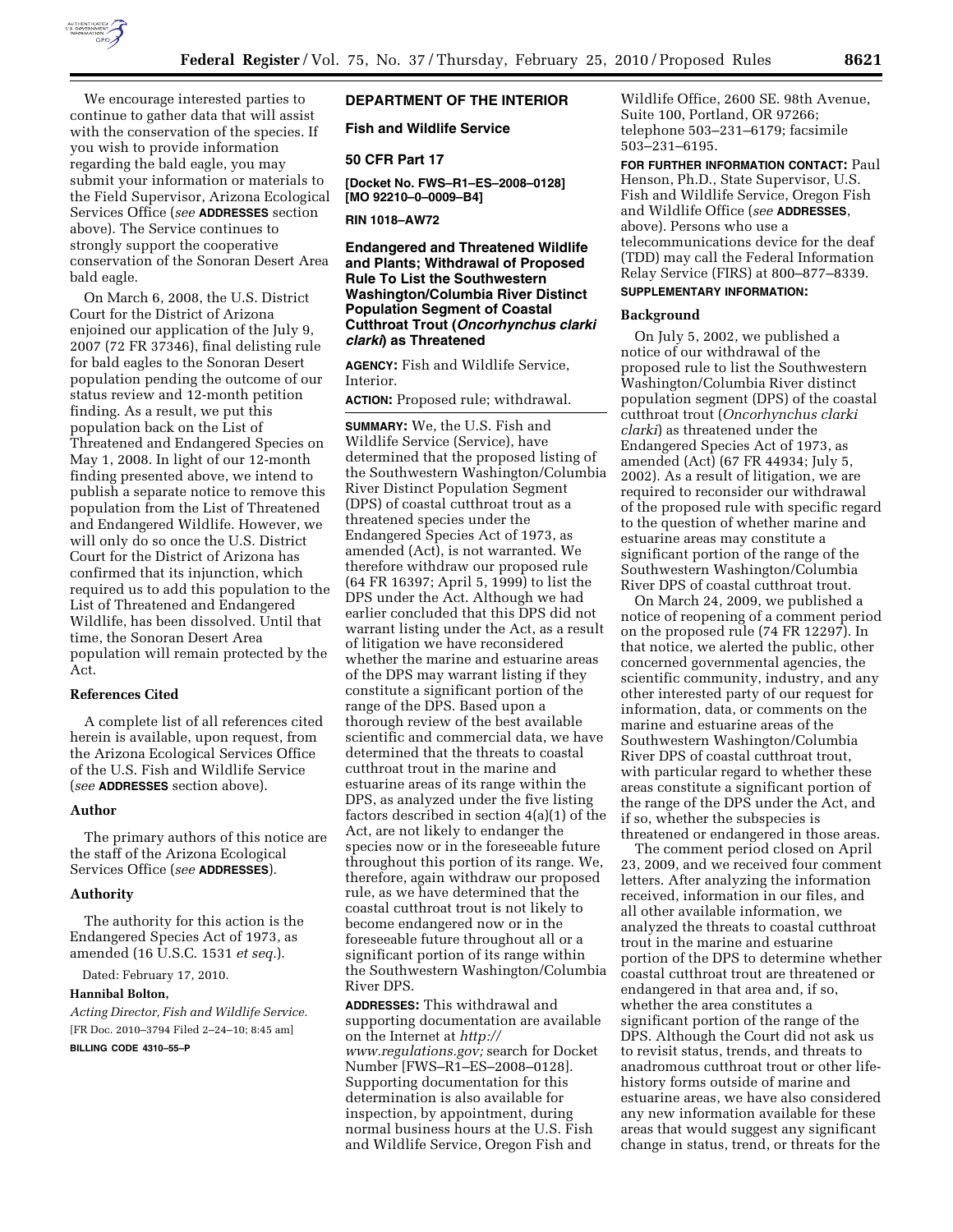remainder of the DPS. This withdrawal of the proposed rule is the result of our determination that coastal cutthroat trout in the marine and estuarine areas

of the DPS do not warrant listing as either threatened or endangered.

# *Previous Federal Actions*

The **Federal Register** documents related to this current withdrawal action are listed in table 1 and explained further in text following the table.

# TABLE 1—FEDERAL REGISTER PUBLICATIONS CONCERNING THE PROPOSED LISTING OF THE SOUTHWESTERN WASHINGTON/ COLUMBIA RIVER DISTINCT POPULATION SEGMENT OF COASTAL CUTTHROAT TROUT (*Oncorhynchus clarki clarki*).

| Date of Federal Register Publication | <b>Federal Register Citation</b> | Action                                                                                                                                                                                                                            |
|--------------------------------------|----------------------------------|-----------------------------------------------------------------------------------------------------------------------------------------------------------------------------------------------------------------------------------|
| April 5, 1999                        | 64 FR 16397                      | FWS and NMFS jointly issue a proposed rule to list the southwestern<br>Washington/Columbia River distinct population segment of coastal<br>cutthroat trout as threatened and opened a public comment period<br>until July 6, 1999 |
| April 14, 2000                       | 65 FR 20123                      | Announced 6–month extension for publishing the final determination on<br>the April 5, 1999, proposed rule from the normal 12–month timeframe<br>required by the Act (extension was from April 5, 2000, to October 5,<br>2000)     |
| April 21, 2000                       | 65 FR 21376                      | Announced transfer of regulatory jurisdiction for coastal cutthroat trout<br>from joint FWS and NMFS management to FWS exclusively                                                                                                |
| June 2, 2000                         | 65 FR 35315                      | Reopened the comment period on the April 5, 1999, proposed rule until<br>July 23, 2000, and announced a public hearing on June 20, 2000                                                                                           |
| July 14, 2000                        | 65 FR 43730                      | Clarified the take prohibitions that would go into effect if the April 5,<br>1999, proposed rule was finalized                                                                                                                    |
| September 6, 2000                    | 65 FR 53974                      | Reopened the comment period on the July 14, 2000, take clarification<br>document until September 29, 2000, and announced a public hearing<br>on September 21, 2000                                                                |
| November 23, 2001                    | 66 FR 58706                      | Reopened the comment period on the April 5, 1999, proposed rule to<br>list until December 24, 2001                                                                                                                                |
| July 5, 2002                         | 67 FR 44934                      | Withdrew the April 5, 1999, proposed rule to list                                                                                                                                                                                 |
| March 24, 2009                       | 74 FR 12297                      | Reconsidered the July 5, 2002, withdrawal and reopened the comment<br>period on the April 5, 1999, proposed rule to list until April 23, 2009                                                                                     |

As indicated in table 1, the National Marine Fisheries Service (NMFS) and the Service jointly published a proposed rule to list the Southwestern Washington/Columbia River ESU (later DPS) of coastal cutthroat trout as a threatened population under the distinct vertebrate population segment provision of the Act on April 5, 1999 (64 FR 16397). In that proposed rule, we noted the uncertainty regarding which agency, the NMFS or the Service, had jurisdiction over the coastal cutthroat trout, and we committed to notify the public once the issue had been resolved. Subsequently, the time to make a final determination on the proposed rule was extended for an additional 6 months, from April 5, 2000, to October 5, 2000, due to substantial scientific disagreement about the status of the population; this action further opened an additional 30–day comment period (65 FR 20123; April 14, 2000).

On April 21, 2000, the NMFS and the Service published a notice of the Service's assumption of sole jurisdiction for coastal cutthroat trout under the Act

(65 FR 21376). On June 2, 2000, we again reopened the comment period on the proposed rule and announced a public hearing to be held in Ilwaco, Washington, on June 20, 2000, to allow all interested parties to submit oral or written comments on the proposal (65 FR 35315). On July 14, 2000, we published a notice to clarify the take prohibitions for the Southwestern Washington/Columbia River DPS of coastal cutthroat trout that would apply if the proposed listing were to be finalized, and provided a 30–day public comment period on the list of activities that would, and would not, likely constitute a violation of section 9 of the Act (65 FR 43730). The comment period on the clarification of take prohibitions was reopened on September 6, 2000 (65 FR 53974), and a hearing was held September 21, 2000, in Aberdeen, Washington, based on a request during the initial public comment period. In addition, the comment period on the proposed rule to list the Southwestern Washington/Columbia River DPS of coastal cutthroat trout was again

reopened for an additional 30 days on November 23, 2001 (66 FR 58706).

On July 5, 2002, we published a notice of withdrawal of the proposed rule to list the Southwestern Washington/Columbia River DPS of the coastal cutthroat trout as threatened (67 FR 44934; July 5, 2002). The notice set forth the following bases for our determination that the DPS did not meet the listing criteria as a threatened species: (1) new data indicating that coastal cutthroat trout are more abundant in southwest Washington than was previously thought, and that population sizes were comparable to those of healthy populations in other areas; (2) new information and analyses calling into question prior interpretation of the size of the anadromous portion of the population in the Columbia River, and indicating higher numbers than previously described; (3) new data and analyses no longer showing declining adult populations in the Grays Harbor tributaries; (4) new analyses calling into question the past interpretation of trend data, and, therefore, the magnitude of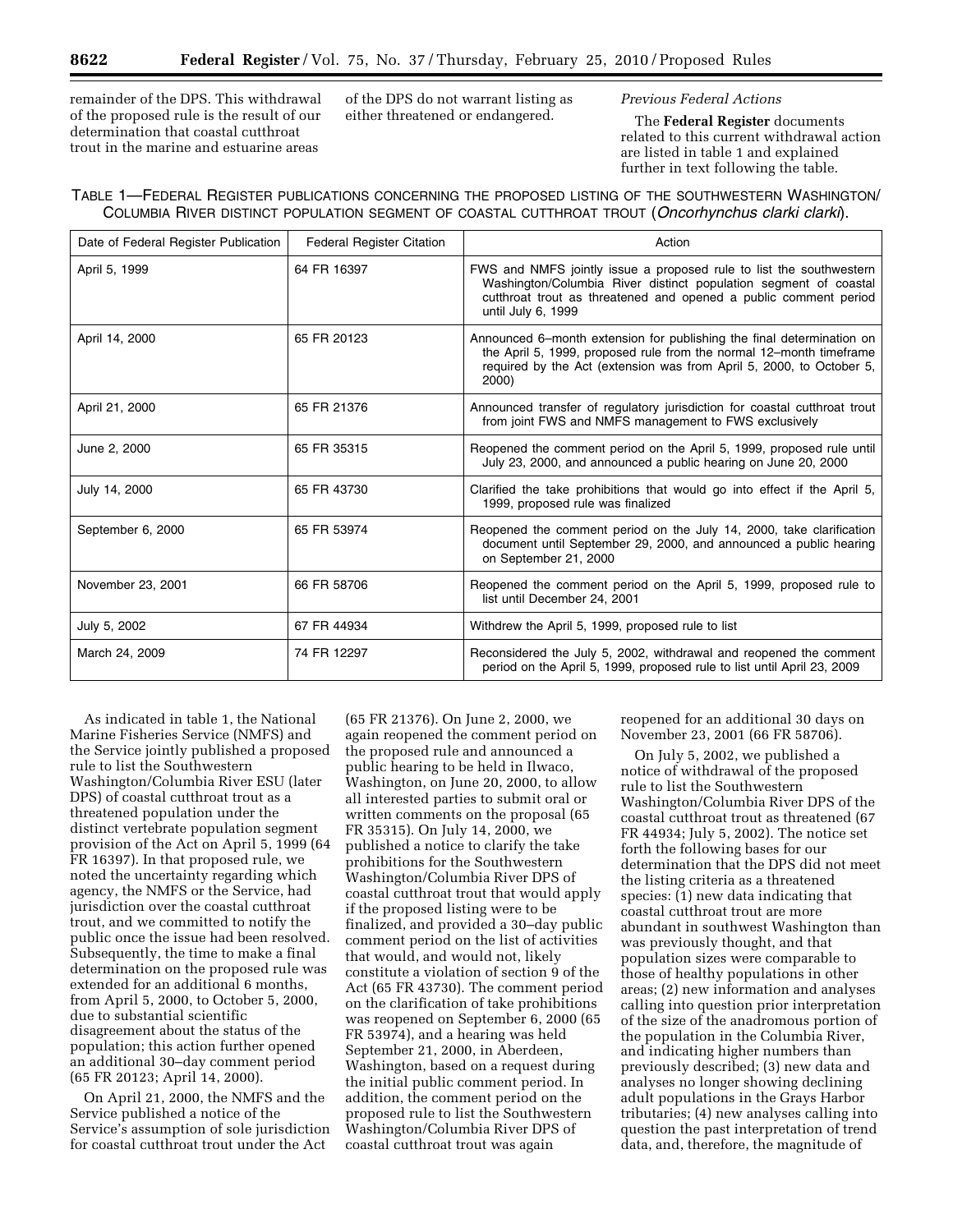the trend in the anadromous portion of the population in the Columbia River; (5) new information describing the production of anadromous progeny by non-anadromous and above-barrier cutthroat trout; and, (6) two large-scale Habitat Conservation Plans (HCPs) and significant changes in Washington Forest Practices Regulations, substantially reducing threats to aquatic and riparian habitat on forest lands in Washington. The withdrawal notice concluded that, based on reduced threats and new information and understanding regarding the status of the DPS, the Southwestern Washington/ Columbia River DPS of coastal cutthroat trout was not in danger of becoming endangered in the foreseeable future, and, therefore, did not meet the definition of a threatened species.

On February 3, 2005, the Center for Biological Diversity, Oregon Natural Resources Council, Pacific Rivers Council, and WaterWatch filed a legal challenge to the Service's withdrawal of the proposed listing in the U.S. District Court for the District of Oregon (Center for Biological Diversity, *et al*. v. *U.S. Fish and Wildlife Service*, Case No. 05– 165–KI). The Court ruled that the Service's decision to withdraw the proposed rule complied with the Act and was not arbitrary and capricious, and dismissed the action on November 16, 2005. Plaintiffs appealed. On April 18, 2008, the U.S. Court of Appeals for the Ninth Circuit affirmed the district court's decision in part and reversed the decision in part. The Ninth Circuit found no error in the Service's determination that the DPS as a whole did not merit listing, but held that the Service had failed to consider whether the marine and estuarine portions of the DPS constitute a significant portion of the range of the coastal cutthroat trout within that DPS under the Act (Center for Biological Diversity, *et al*. v. *U.S. Fish and Wildlife Service*, 274 Fed. Appx. 542 (9th Cir. 2008)). The Ninth Circuit reversed the district court's decision and remanded the matter to the district court.

On July 1, 2008, the U.S. District Court for the District of Oregon issued an amended order remanding the listing decision to the Service for further consideration in light of the opinion of the Ninth Circuit. On March 24, 2009, we reopened a comment period on the proposed rule (74 FR 12297), soliciting information on the question of whether the estuary and other marine areas constitute a significant portion of the range of the Southwestern Washington/ Columbia River DPS of the coastal cutthroat trout. The comment period closed on April 23, 2009.

## *Species Information*

The following descriptions of the subspecies coastal cutthroat trout (*Oncorhynchus clarki clarki*), its habitat, and life history, are excerpted from our July 5, 2002, withdrawal of the proposed rule to list the Southwestern Washington/Columbia River DPS of the coastal cutthroat trout as threatened (hereafter ''withdrawal notice'') (67 FR 44934; July 5, 2002). We incorporate all of the information in the withdrawal notice by reference. Where new information has become available, we have updated these descriptions to ensure we are using the best available scientific and commercial information. Where certain information is critical to the understanding of our reasoning, we have included it here. We have focused on cutthroat exhibiting anadromous lifehistory strategies as these are the only individuals that use the marine and estuarine areas under consideration here. Please see the withdrawal notice (67 FR 44934; July 5, 2002) for additional information.

The coastal cutthroat trout is 1 of 10 formally described subspecies of cutthroat trout (Behnke 1992) and is a member of the family Salmonidae (collectively known as salmonids). The coastal cutthroat trout is distributed along the Pacific Coast of North America from Prince William Sound in Alaska to the Eel River in California (Behnke 1992, p. 65; Trotter 2008, p. 62) and inland from the Coast Range of Alaska to roughly the crest of the Cascades of Washington and Oregon (Trotter 2008, p. 62).

The Southwestern Washington/ Columbia River DPS of coastal cutthroat trout includes the Columbia River and its tributaries from the mouth to the Klickitat River on the Washington side of the river and Fifteenmile Creek on the Oregon side; the Willamette River and its tributaries from its confluence with the Columbia upstream to Willamette Falls; Willapa Bay and its tributaries; and Grays Harbor and its tributaries.

The portion of the range of the DPS being considered here includes three estuaries and areas of nearshore marine ocean habitat off the coasts of these estuaries. In the Columbia River, we have defined the estuary as extending to approximately river mile (rmi) 28 (river kilometer (rkm) 45) where the upstream extent of saltwater intrusion occurs. The Columbia River estuary, from the mouth to the extent of saltwater intrusion, covers approximately 148 square miles (sq mi) (about 383 square kilometers (sq km)). In Grays Harbor and Willapa Bay estuaries, the extent of saltwater intrusion is less distinguishable from

the extent of tidal influence, largely due to the less linear shape of the water body. As a result, we define the estuary as extending approximately as far upstream as the extent of saltwatertolerant shoreline vegetation along each of the respective tributaries. Defined this way, Grays Harbor estuary covers approximately 91 sq mi (about 236 sq km), and Willapa Bay estuary covers approximately 129 sq mi (about 334 sq km).

The marine area included is far more difficult to identify, since anadromous coastal cutthroat trout from within this DPS could potentially intermingle with coastal cutthroat trout from Olympic Peninsula populations to the north, and the Oregon coast populations to the south (Johnson *et al*. 1999, pp. 126– 130). We define the nearshore marine area by considering the marine areas known or likely to be used by Columbia River anadromous coastal cutthroat trout. To the south of the mouth of the Columbia River, an acoustic-tagged coastal cutthroat trout from a study by Zydlewski *et al*. (2008, p. 34) was detected by an unrelated acoustic tracking study off the mouth of Nehalam Bay, approximately 38 miles (mi) (about 61 kilometers (km)) south of the Columbia River mouth. We can therefore reasonably assume that coastal cutthroat trout from Grays Harbor estuary in Washington might swim about the same distance north of the mouth of its bay, or approximately to the mouth of the Queets River. According to Trotter (2008, p. 71), coastal cutthroat trout have been collected as far out into the Columbia River plume as 41 mi (about 66 km) from the mouth. The "plume" refers to the area where river water extends into and mixes with the waters of the ocean at the mouth of the river.

The marine areas included in this analysis, therefore, include approximately 4,952 sq mi (about 12,826 sq km) of ocean ranging from the mouth of the Nehalam River in Oregon, out to a point approximately 30 mi (about 48 km) from shore, then to a point approximately 41 mi (about 66 km) west of the Columbia River mouth, then a point approximately 30 mi (about 48 km) west of the mouth of the Queets River, in Washington. The Columbia River plume exhibits highly variable flow and location, depending on river flow, wind patterns, El Nixntilde;o oscillations, and other oceanographic or climatic factors (Hickey *et al*. 2005, p. 1632; Thomas and Weatherbee 2006, p. 169). The area described above is heavily influenced by plume conditions, and thus might provide suitable habitat for anadromous coastal cutthroat trout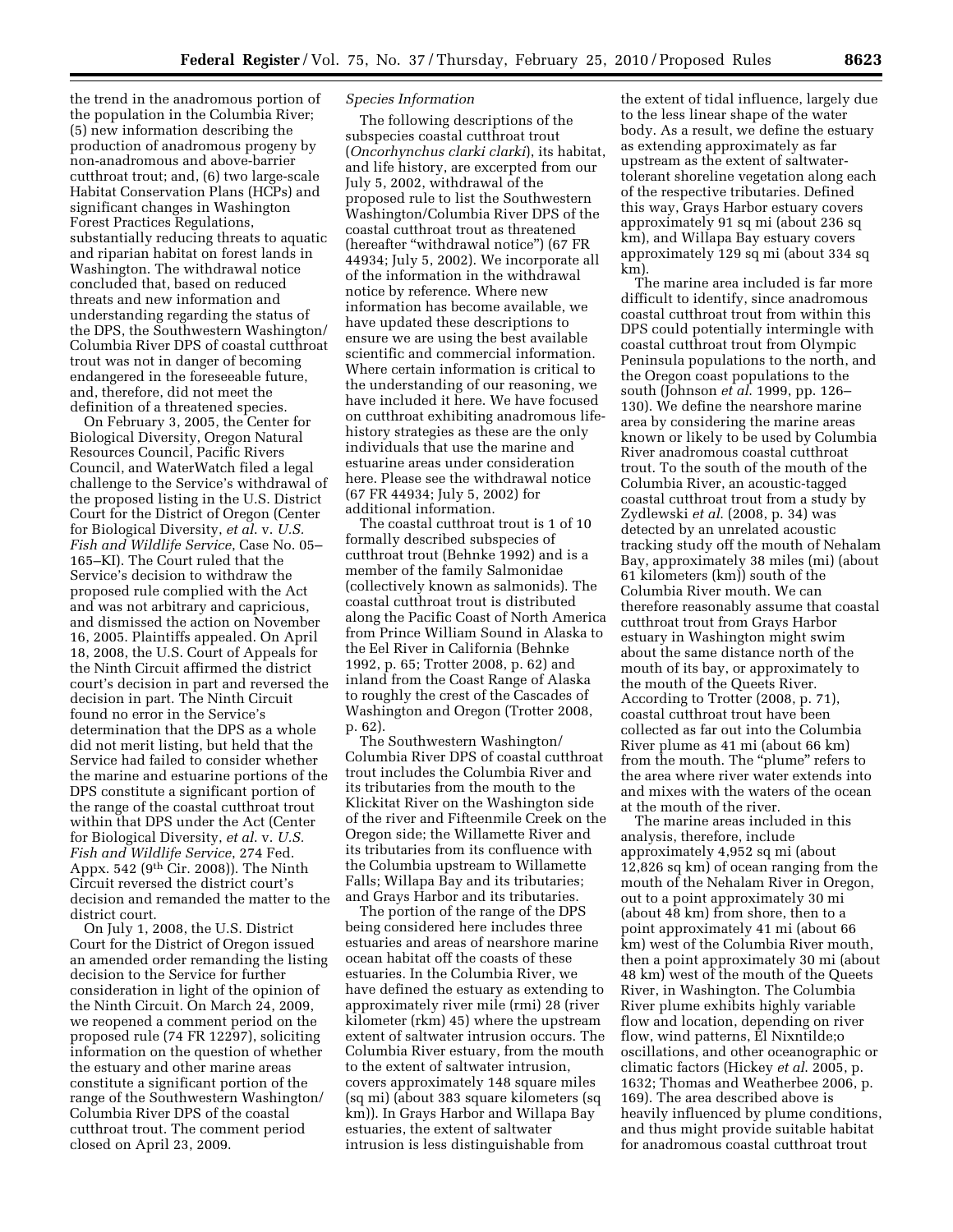that may access the ocean from the three estuaries mentioned. Actual distribution of coastal cutthroat trout in the marine areas may be highly variable at any given time, and, as mentioned above, coastal cutthroat trout from the Southwestern Washington/Columbia River DPS may mingle with coastal cutthroat trout from other populations in this area.

Coastal cutthroat trout spend more time in the freshwater environment and make more extensive use of this habitat, particularly small streams, than do most other Pacific salmonids. The life history of coastal cutthroat trout may be one of the most complex of the Pacific salmonids (Johnson *et al*. 1999, p. 120). Coastal cutthroat trout exhibit a variety of life-history strategies across their range (Northcote 1997, p. 24; Johnson *et al*. 1999, pp. 44–45) that includes three basic variations: resident or primarily nonmigratory; freshwater migrants; and marine migrants. Residents may stay within the same stream segment their entire life. Freshwater migrants may make migrations from small tributaries to larger tributaries or rivers, or may migrate from tributary streams to lakes or reservoirs. Marine migrations (anadromy) are generally thought to be limited to nearshore marine areas; individuals may not venture out of the estuary in some cases (ODFW 2008, p. 8; Krentz 2007, pp. 71–75). There are numerous exceptions to these generalized behaviors. In areas above long-standing barriers, coastal cutthroat trout are generally limited to resident or freshwater migratory life-history strategies, though some individuals may pass the barrier and end up in the ocean but be barred from returning by the barrier. In areas accessible to the ocean, all three life-history strategies (resident, freshwater migratory, and anadromous) are likely to be expressed in the same area.

Coastal cutthroat trout appear to exhibit diverse and very flexible lifehistory strategies. The significance of the various life-history strategies, the extent to which each strategy is controlled by genetic versus environmental factors, and the extent to which individuals expressing these various strategies are isolated from other life-history forms is largely unknown. There is some evidence that individuals may express multiple life-history behaviors in their lifetimes (Johnson *et al*. 1999, pp. 43–44); in other words, apparently an individual fish at various times in its life may switch between these life-history forms, some years acting as a freshwater resident or migrant, and some years acting as a marine migrant (see the ''Anadromy and

Life History Diversity'' section below for more information). For convenience we refer to individuals that migrate to marine waters as anadromous, or as the anadromous life form (also known as "sea-run" cutthroat trout). In doing so, we do not intend to imply that they represent a separate population from freshwater forms. We are treating all forms as part of a single population in this analysis, due to their flexibility in life-history expression and genetic information showing more differentiation between river or stream systems than between individuals expressing various life histories in a single system, as described below.

Coastal cutthroat trout are repeat spawners. Some individuals have been documented to spawn each year for at least 5 years (Giger 1972, p. 33), others may not spawn every year, and some do not return to seawater after spawning, remaining in fresh water for at least a year, demonstrating the flexibility of individual life history strategies. Eggs begin to hatch within 6 to 7 weeks of spawning and fry emerge between March and June, with peak emergence in mid-April. At emergence, fry appear to seek refugia near channel margins and backwater habitats, although they may use fast water habitats (riffles and glides) when exposed to competitive interactions with other native salmonids (Johnson *et al*. 1999, pp. 51–52).

Migratory coastal cutthroat trout juveniles generally remain in upper tributaries until they are 1 or 2 years of age. Like other anadromous salmonids, coastal cutthroat trout on marinedirected migrations undergo physiological changes to adapt to salt water; these changes are called ''smoltification,'' and individuals that have undergone this process are referred to as ''smolts.'' Smoltification of coastal cutthroat trout has been reported to occur from 1 to 6 years of age, but is most common at age 2 (Trotter 2008, p. 71). Migration of juvenile cutthroat from tributaries of the lower Columbia River occurs most months of the year, but peak movement occurs from March through June (Johnson *et al*. 2008, pp. 7–9; ODFW 2008, p. 7).

Anadromous coastal cutthroat trout that enter nearshore marine waters reportedly move moderate distances along the shoreline. Anadromous cutthroat trout along the Oregon coast may swim or be transported long distances with the prevailing currents during the summer; individual marked fish have been reported to move from 45 to 180 mi (72 to 290 km) off the Oregon Coast (Pearcy 1997, p. 30). It is unclear how far offshore coastal cutthroat trout migrate. Cutthroat trout have been

routinely caught up to 4 mi (6 km off the mouth of the Nestucca River (Sumner 1953, 1972). Coastal cutthroat trout have also been captured between 6 to 41 mi (10 and 66 km) offshore of the Columbia River (Trotter 2008, p. 71), though it is unclear whether they were carried by the plume of the Columbia River or moved offshore in search of prey. Resident (non-migratory) fish appear to mature earlier (2 to 3 years), are shorterlived than the migratory form, and are smaller and less fecund (Trotter 2008, p. 85). Sexual maturity rarely occurs before age four in anadromous coastal cutthroat trout (Johnson *et al*. 1999, p. 51). Growth rates increase during the initial period of ocean residence, but decrease following the first spawning due to energy expenditures from migration and spawning (Giger 1972, pp. 29–31). Behnke (1992, p. 70) reports the maximum age of sea-run cutthroat to be approximately 10 years.

The timing of fish returns to estuary and freshwater habitat varies considerably across the range and within river basins (Trotter 2008, p. 73; Behnke 1992, p. 70). For example, return migrations of anadromous coastal cutthroat trout in the Columbia River system usually begin as early as late June and continue through October, with peaks in late September and October. Anadromous coastal cutthroat trout spawning typically starts in December and continues through June, with peak spawning in February.

Significant progress had been made in understanding the biology of anadromous cutthroat trout in the Columbia River since 2002, when we published our initial withdrawal notice (67 FR 44934; July 5, 2002). We received new information from a suite of recent companion studies conducted on coastal cutthroat trout from tributaries on the Washington side of the lower Columbia River. Johnson *et al*. (2008, entire) examined the timing and prevalence of juvenile movement out of tributaries and timing of adult returns. Zydlewski *et al*. (2008, entire) examined movement patterns and extent of use of the mainstem and estuary by coastal cutthroat trout entering the Columbia River from four tributaries known to support anadromous life forms. Finally, Hudson *et al*. (2008, entire) examined movement of adult coastal cutthroat in the lower Columbia River mainstem and estuary. These studies, combined with similar research conducted by the Oregon Department of Fish and Wildlife (ODFW 2008, entire) on several tributaries on the Oregon side of the lower Columbia River, contribute significantly to our understanding of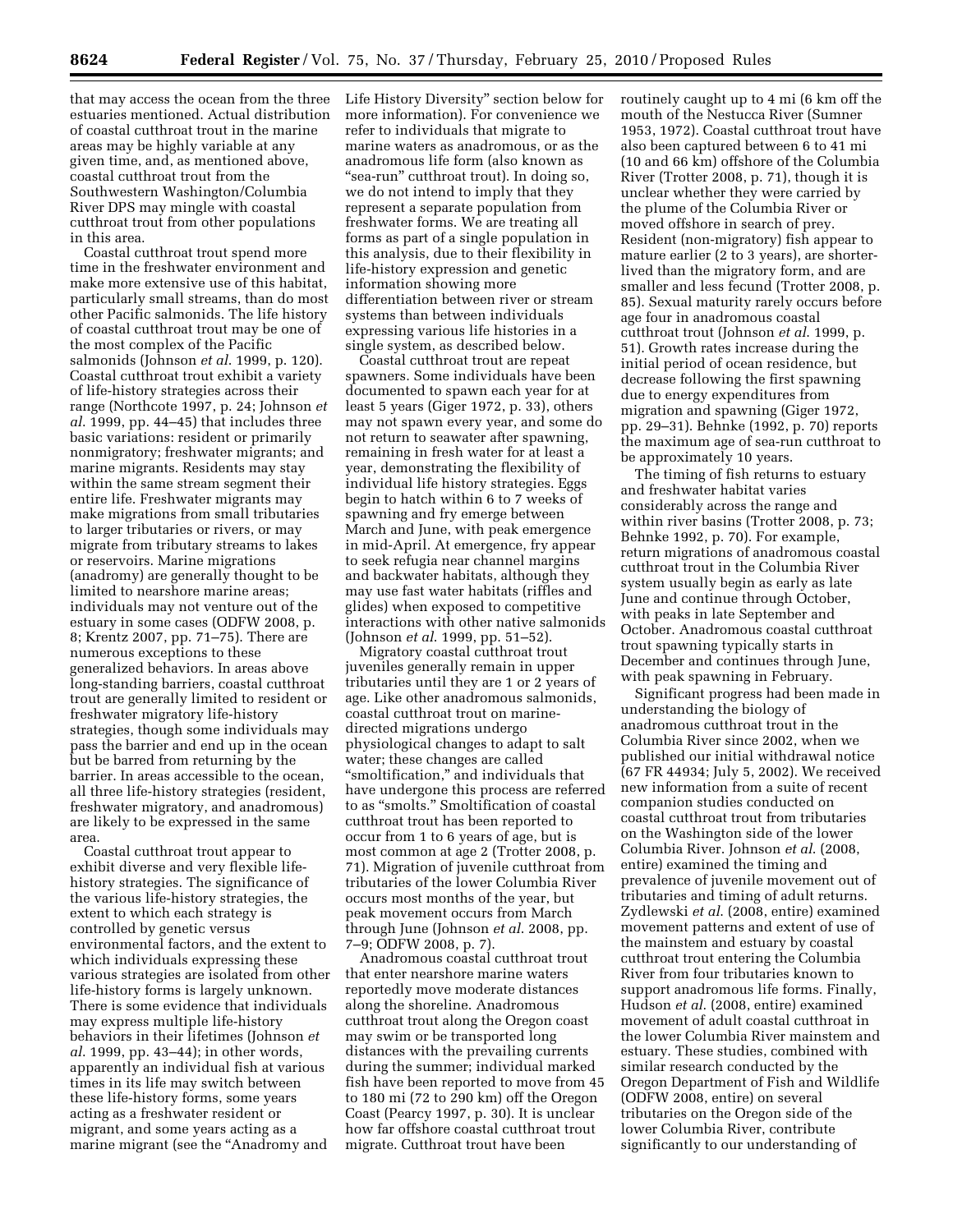coastal cutthroat trout. We summarize the findings from these studies below.

Johnson *et al*. (2008, entire) monitored cutthroat trout from three tributaries of the lower Columbia River: Abernathy Creek, rmi 54.0 (rkm 87), Chinook River, rmi 3.7 (rkm 6), and Gee Creek, rmi 87.0 (rkm 140). A total of 4,923 cutthroat were tagged with passive integrated transponders (''PIT tagged'') over a 4–year period and subsequently monitored by antennas placed near the confluence of the streams with the Columbia River. Detections of tagged cutthroat followed a seasonal pattern of movement consistent among years with most emigration (downstream migration) occurring between March and May. Although some individuals in this study did not move out of the tributary in which they were tagged, and others were documented moving upstream once they entered the Columbia River, the majority of emigrating fish were assumed to migrate downstream to the Columbia River estuary, plume, and marine environments (i.e., exhibit anadromous behavior).

The number of tagged fish detected emigrating to the Columbia River varied considerably between streams, but within streams the proportion of detected migrants versus the total number tagged was generally consistent among years. In Abernathy Creek, the proportion of detected migrants (percentage of tagged fish emigrating versus total number tagged) averaged 9.0 percent over 4 years; in Chinook River, the proportion averaged 45.2 percent; and in Gee Creek, the average was 12.4 percent. Outmigrating cutthroat trout were generally age 1 or 2. Adults returned between October and December. Cutthroat trout returned from all reaches sampled during initial tagging, suggesting there was no distinct spatial separation between resident and migratory cutthroat.

Adult returns to Abernathy Creek totaled 15 individual tagged fish (2.5 percent of the total number of tagged fish detected emigrating). Subsequently, 8 of those 15 exhibited a second migration to the Columbia River, one of which subsequently returned for a third spawning migration. Adult returns to Chinook River totaled 43 tagged individuals (7.4 percent of the total number of tagged fish detected emigrating). Subsequently, 16 exhibited a second migration to the Columbia River, 10 of which returned. Of those 10 fish, 4 exhibited a third migration back to the Columbia River of which 1 individual returned for a fourth spawning season. Of the 132 fish PITtagged from Gee Creek, 17 emigrated to

the Columbia River and none were documented returning in subsequent years.

The authors suggested the higher adult return rates and the higher likelihood of multiple migrations in the Chinook River as compared to Abernathy Creek could be due to (1) migrants from the Chinook River being larger relative to those emigrating from Abernathy Creek, which may confer a competitive advantage and predator avoidance, and (2) less loss of Chinook River fish because its confluence with the Columbia River is in the estuary at the mouth of the Columbia River, resulting in a short corridor in which migrants are less subject to anthropogenic and natural threats. The information from this study suggests a large degree of variability among streams in regards to the proportion of the population that exhibits anadromous behavior (i.e., emigrating annually to the Columbia River).

Zydlewski *et al*. (2008, entire) studied cutthroat trout from four tributaries of the lower Columbia River using radio and acoustic telemetry. Individual fish were tracked as they migrated down the Columbia River, through the estuary, and into the ocean. In 2002, cutthroat trout leaving Germany, Abernathy, and Mill creeks took a median of 6.6 days to reach the mouth of the Columbia River (i.e., where the Columbia River meets the Pacific Ocean). Many individuals in this study traveled the distance in 1 to 2 days consistent with the speeds of other species of anadromous salmonids in the Columbia River. The authors of this study suggested that rapid and directed downstream movement seaward may be the most advantageous migratory strategy in this and other large river systems. The observed directed seaward movement documented in this study differs from observations in other estuaries where cutthroat trout make greater use of the estuary (Krentz 2007, entire). The findings of Zydlewski *et al*. (2008, entire) are generally consistent with migration patterns of coastal cutthroat smolts from several tributaries on the Oregon side of the lower Columbia River by the ODFW (2008, entire). Together these data suggest less use of the Columbia River estuary by anadromous cutthroat trout on their first seaward migration than previously thought. Zydlewski *et al*. (2008, p. 35) speculated this somewhat uniform migratory pattern may be a recent condition based on a loss of life-history diversity due to estuary habitat degradation and altered hydrograph, although this speculation was not supported by any data.

Hudson *et al*. (2008, entire) investigated adult coastal cutthroat trout behavior in the lower Columbia River mainstem and estuary using radio telemetry. Post-spawning adult cutthroat trout were captured and tagged in multiple tributaries on the Washington side of the lower Columbia River. Of the 44 fish radio-tagged over 2 years, 30 left tributary habitat between February and May and utilized the lower mainstem Columbia River and estuary. Radio-tracking showed these fish utilize a variety of habitats in the mainstem Columbia River and estuary. In this study the suspected or confirmed mortality rate for tagged, post-spawning anadromous cutthroat trout that moved from spawning streams to the Columbia River and estuary was 59.1 percent.

In summary, these recent studies documented the prevalence of juvenile movements out of tributaries and migration patterns of anadromous cutthroat trout in the lower Columbia River. Cutthroat trout on their first anadromous migration utilized the estuary to a lesser degree than previously thought, although returning adults and those on second or third migrations were documented utilizing the estuary extensively. Emigration rates from natal tributaries to the Columbia River varied among tributaries with rates ranging from 3.5 percent to 45 percent, and adult returns vary from 0.0 percent to 7.4 percent. Although timing of peak outmigrations and return migrations were documented, these studies suggest cutthroat trout can be found in the Columbia River estuary year-round.

### **Anadromy and Life History Diversity**

The presence of an anadromous lifehistory strategy could be valuable to the DPS for genetic mixing in the long-term and for potential recolonization after large catastrophic events, assuming some level of straying and mixing of breeding cutthroat. Genetic exchange can be important in evolutionary time scales to maintain diversity within populations, though complete genetic mixing requires that only a few individuals interbreed successfully over generation-scale timeframes. The Pacific Northwest is subject to periodic catastrophic events such as volcanic eruptions and stand replacement fires that can seriously depress, and even extirpate, local populations. These types of events occur on very long time scales and at watershed or sub-basin scales; the risk of full river basin impacts is unlikely. Anadromous cutthroat represent one possible source of individuals for recolonization, another being resident or freshwater migratory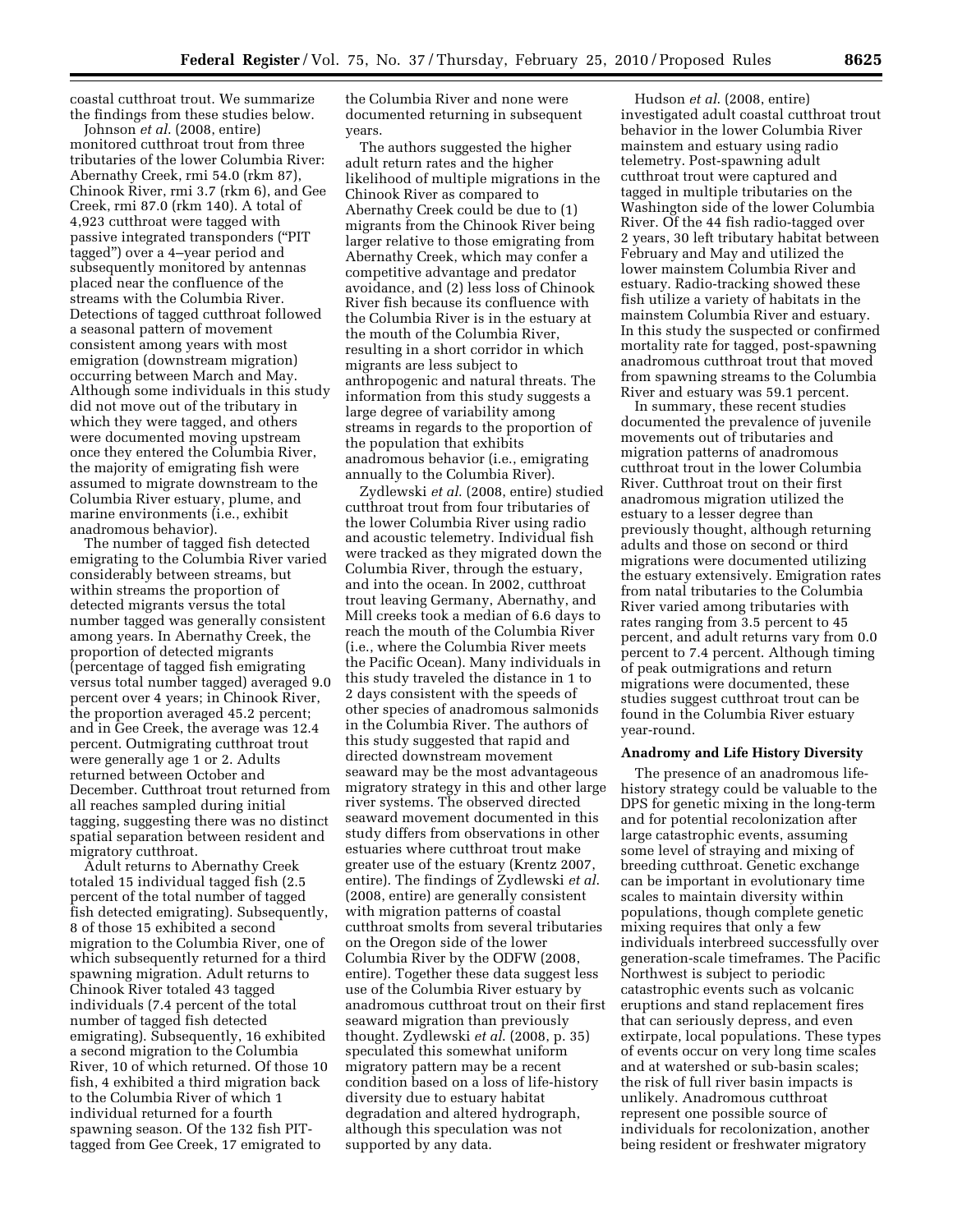cutthroat trout above or outside the area of the catastrophic event. However, the ability of anadromous cutthroat trout to recolonize is limited by barriers. Since the fish cannot make it past large natural barriers, there is no possibility of providing rescue above such barriers. All of these functions can be accomplished with relatively small proportions of the population expressing an anadromous life-history strategy.

The original proposal to list the Southwestern Washington/Columbia River DPS of the coastal cutthroat trout stated that ''[a] significant risk factor for coastal cutthroat trout in this [DPS] was a reduction of life-history diversity'' based on serious declines in anadromous life-history forms and near extirpation in at least two rivers on the Oregon side of the basin (64 FR 16407; April 5, 1999). The proposed rule acknowledged that freshwater forms remained well distributed and in relatively high abundance (64 FR 16407; April 5, 1999). The proposed rule indicated that habitat degradation in stream reaches accessible to anadromous cutthroat trout, and poor ocean and estuarine conditions, likely had combined to severely deplete the anadromous life-history form throughout the lower Columbia River Basin. Finally, the proposed rule further stated that ''Reduced abundance in anadromous fish will tend to restrict connectivity of populations in different watersheds, which can increase genetic and demographic risks. ... The significance of this reduction in life history diversity to the [*sic*] both the integrity and the likelihood of this [DPS's] long-term persistence is a major concern to NMFS.'' (64 FR 16407; April 5, 1999).

The ODFW and the Washington Department of Fish and Wildlife (WDFW) presented preliminary evidence to the NMFS Status Review team that freshwater cutthroat trout could produce anadromous migrants, which could mitigate risks to the anadromous portion of the population. The proposed rule did note that the presence of well-distributed freshwater forms in relatively high abundance, coupled with the possibility that freshwater forms could produce anadromous progeny ''could act to mitigate risk to anadromous forms of coastal cutthroat trout,'' though the observation that anadromous coastal cutthroat trout population sizes remained consistently low remained a cause for concern at that time (64 FR 16407; April 5, 1999).

The extent to which each life-history expression is partitioned or isolated

among and within populations is largely unknown; however, there is evidence that individuals may express multiple life-history behaviors over time (Johnson *et al*. 1999, p. 43). Coastal cutthroat trout believed to be freshwater forms one year may migrate to the sea another year; some individuals may not make their initial migration to sea until age six (Trotter 2008, p. 71). Some searun cutthroat trout may not enter saltwater every year after their initial seaward migration (Tomasson 1978). Existing studies show that, although both allele frequencies and morphology may differ some between populations above and below barriers, individuals exhibiting different life-history strategies within a single drainage are generally more closely related to each other than are individuals exhibiting similar life-history strategies from different drainages (Johnson *et al*. 1999, p. 75; Ardren *et al*. (in press)). In other words, a resident fish and an anadromous fish from the same drainage would be more closely related to one another than either would be to another fish with the same life-history expression in a different drainage. These results indicate that migratory and nonmigratory portions of the population of cutthroat trout likely represent a single evolutionary lineage in which the various life-history characteristics have arisen repeatedly in different geographic regions (Johnson *et al*. 1999, p. 75).

For other salmonids with multiple life-history forms, Jonsson and Jonsson (1993, p. 356) suggested that in a single mating, parents may produce offspring with different migratory strategies, though this has not been confirmed experimentally for coastal cutthroat trout (Johnson *et al*. 1999, p. 40). Studies of brown trout have demonstrated that non-anadromous adults can produce anadromous offspring, though at lower levels than anadromous adults. Both the ODFW (1998, p. 4; 2008, entire) and Anderson (2008, p. 12) presented information showing evidence of production of anadromous progeny by freshwater resident coastal cutthroat trout. Many coastal cutthroat populations are isolated above natural barriers. Studies have shown low levels of downstream migration over these natural barriers, indicating that these isolated populations likely are contributing demographically and genetically to populations below them (Griswold 1996, p. 40; Johnson *et al*. 1999, p. 75).

There is increasing evidence that coastal cutthroat trout isolated for relatively long periods of time above impassable dams retain the capacity to produce marine migrants (anadromous fish). The WDFW (2001) reported that between 476 and 1,756 smolts were produced from the freshwater form of coastal cutthroat trout above Cowlitz Falls Dam on the Cowlitz River in 1997 and 1998. A downstream migrant trap at Mayfield Dam recorded between 60 and 812 migrants per year from 1978 to 1999. There was a single release of hatchery-derived anadromous cutthroat trout above Mayfield Dam in 1981, but all cutthroat trout currently above the dam are considered to be freshwater forms (WDFW 2001b, p. 7). Mayfield Dam was built in 1962, blocking upstream migration. WDFW has marked coastal cutthroat trout smolts produced by upstream resident freshwater fish at Cowlitz Falls, which lies above Mayfield Dam. Two adults returned from smolts tagged in 1997, one of which was sacrificed and microchemistry results confirmed it had migrated to salt water and returned. Eight fish from smolts tagged returned in 1998; thus, while this portion of the DPS may contain residualized anadromous cutthroat trout trapped behind the dam, it has continued to produce downstream migrants for over 40 years (more than 10 generations). These results are consistent with the hypothesis that resident fish in anadromous fish zones are capable of producing migratory juveniles (i.e., smolts) and sea-run adults.

Information submitted by the ODFW (2008, p. 1) documents the outmigration of cutthroat trout smolts to the lower Columbia River estuary that are offspring of resident cutthroat trout isolated above a man-made barrier in Big Creek that has been in place since 1941. Despite the fact that the barrier prevented upstream passage of anadromous cutthroat for more than 65 years (until 2004), anadromy has continued to persist in this basin. The level of outmigration (about 5 percent emigration of fish tagged), although at a considerably lower level than in adjacent Bear Creek, which has no such barrier to anadromous returns (about 30 percent emigration of fish tagged), still represents a substantial demographic and genetic input to the downstream population. These reports suggest resident cutthroat trout make potentially important contributions to the anadromous portion of the population, despite extreme selective pressure against anadromy (no anadromous cutthroat had returned to spawn above the barrier for many generations).

As mentioned earlier, a few studies show that, although both allele frequencies and morphology may differ between populations above and below barriers, fish with differing life-history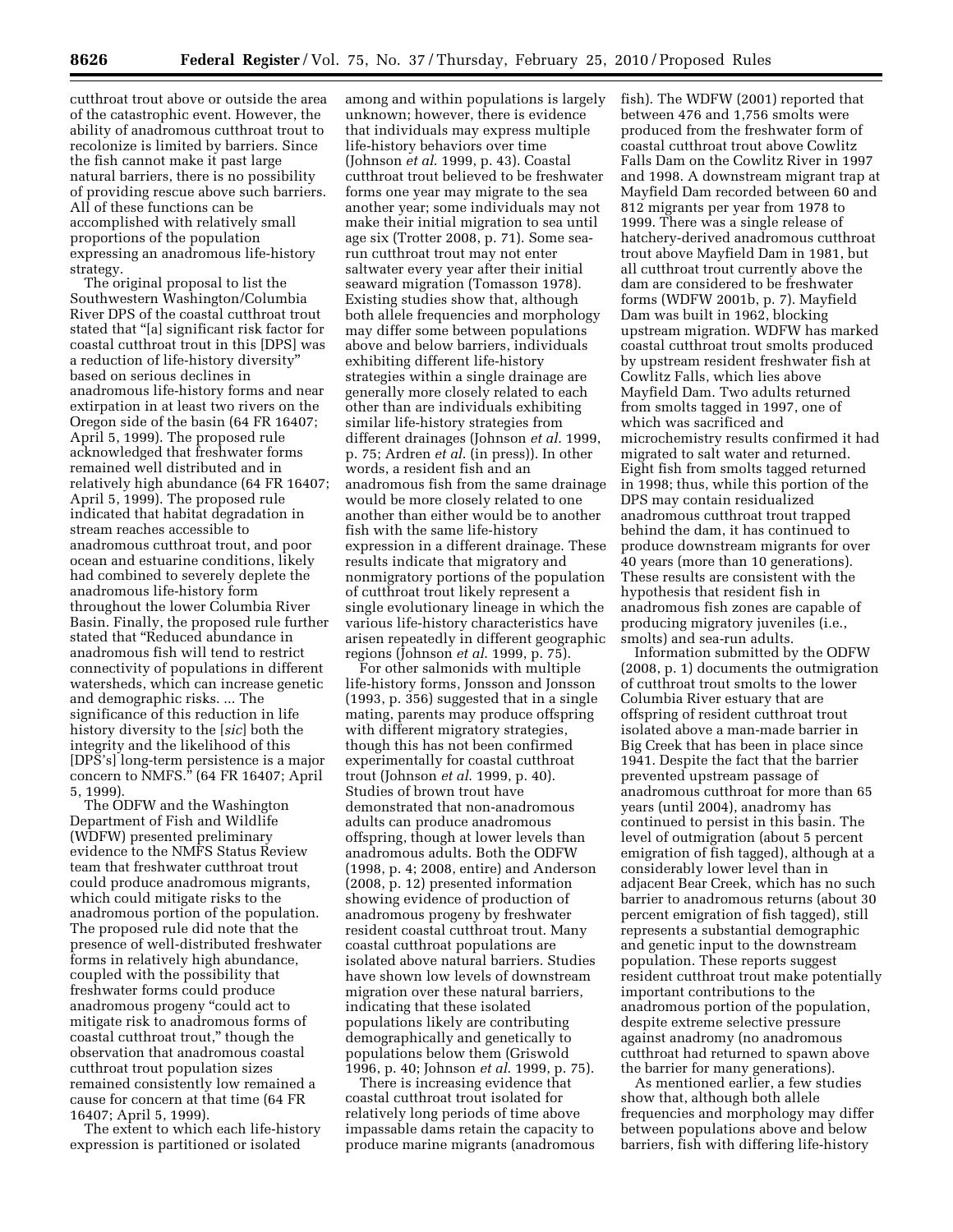forms are generally more closely related within a drainage than are populations from different drainages (Johnson *et al*. 1999, p. 75). Ardren *et al*. (In Press) examined coastal cutthroat trout to test for genetic separation of sympatric (cooccurring) life-history forms within and between two Columbia River tributaries, Abernathy Creek and the Chinook River. No distinct genetic separation was found between sympatric migratory and resident cutthroat forms within each tributary, and genetic differences were an order of magnitude higher between tributary samples than between life forms within a tributary. These results are consistent with a population that freely interbreeds within each tributary producing progeny that have the genetic capacity to express different life-history forms. Based on the results from this study the authors suggest that sympatric migrant and resident forms of coastal cutthroat trout in the lower Columbia River may be best described as a continuum of life-history forms expressed from a single population. This life history variation likely affords resilience to environmental fluctuation as has been demonstrated with bull trout where loss of life history forms results in higher extirpation probabilities (Dunham and Rieman 1999, pp. 650–651). Considering lower Columbia River cutthroat trout as a single population is consistent with the views of McPhee *et al*. (2007, p. 7), who suggest that, due to lack of reproductive isolation, it may not be appropriate to consider sympatric resident and anadromous rainbow trout (*Oncorhynchus mykiss*) as separate biological units, as they are currently managed.

Anadromous cutthroat trout, particularly in the lower Columbia River estuary, are exposed to the full array of habitat loss or degradation reported for the estuary. However, there are few data describing how they respond to this exposure. The degree to which the reduced numbers of the anadromous portion of the population of coastal cutthroat trout represent a risk to the DPS as a whole depends, in part, on the importance of this life-history strategy and the extent to which the expression of life history strategies are genetically versus environmentally controlled.

NMFS (Johnson *et al*. 1999, p. 201) acknowledged that, if freshwater coastal cutthroat trout can produce smolts, this could mitigate the risks to the anadromous portion of the population, though at the time they lacked information on the length of isolation of populations above Mayfield Dam to fully evaluate this phenomenon. They did note that, even if smolts were being

produced, the anadromous portion of the population remains consistently low in many areas, which NMFS concluded was cause for concern at that time. The fact that resident cutthroat isolated by artificial barriers for over 40 years in the Cowlitz and over 65 years in Big Creek in Oregon continue to produce smolts suggests that even if the anadromous portion of the population continues to experience low numbers and possible declines, smolts will be produced that can supplement the anadromous portion of the population and take advantage of any improvement in anadromous habitat (e.g., ocean, estuary, mainstem rivers and tributaries). Further, the reported rates of smolt to adult returns are consistent with literature reports of return ratios among healthy populations of other Pacific salmon species (Bradford 1995, p. 1332; Beckman *et al*. 1999, p. 1130), suggesting that return rates of anadromous cutthroat are not unusually low.

In addition, there is no evidence at this time that coastal cutthroat trout pursuing the anadromous life-history strategy are segregated from the remainder of the population. This further supports the conclusion that anadromous and resident forms are not substantially separate subpopulations. Therefore, based on the evidence that freshwater and isolated portions of the population are capable of producing anadromous migrants and demonstrate rates of return consistent with literature reports of other Pacific salmon species, we conclude that freshwater and isolated portions of the coastal cutthroat trout population are mitigating risks to anadromous forms to some degree. We believe that the ability for nonanadromous cutthroat trout to produce anadromous progeny reduces the risk of loss of the anadromous life-history strategy.

### **Population Size and Trends**

In our 2002 withdrawal (67 FR 44934; July 5, 2002), we acknowledged that little data existed to determine the actual population size of cutthroat trout in the DPS due to the fact that most information was collected incidental to monitoring of salmon and steelhead, counts were generally conducted only in areas monitored for salmon and steelhead, and abundance information originated from trapping facilities not designed for capturing cutthroat trout, thereby limiting the value of the datasets. Given the information available, and acknowledging the limitations of the datasets analyzed, we concluded ''... while the anadromous portion of the population of coastal cutthroat trout is likely at lower-than-

historical levels, there is little information available to determine the actual size of runs or to indicate that populations, or even the anadromous portion alone, are at extremely low levels in most areas of the DPS.''

In assessing trends, we cited similar problems with the reliability of the information based on the short-term nature and gaps in many of the datasets, and biases due to unknown trapping efficiencies and other confounding factors. In regard to trends in the southwest Washington portion of the DPS, we stated in our 2002 withdrawal ''there was no reliable evidence that the adult population in the Grays Harbor tributaries is declining over the long term and some indication that the adult population may be stable or increasing in at least some areas'' and concluded by stating ''we no longer conclude that trends of the adult anadromous portion of the population and outmigrating juveniles in the southwest Washington portion of the DPS are all declining markedly as described in the proposed rule (64 FR 16407) .'' (67 FR 44934; July 5, 2002).

We have little new data to assess status and trend of anadromous cutthroat trout in the Grays Harbor and Willapa Bay portion of the DPS beyond what we previously assessed. The only new information we have comes from Anderson (2008, p. 16), who concluded the estimated anadromous smolt production in Bingham Creek between 2002 and 2004 indicated production of coastal cutthroat trout was relatively stable, though somewhat cyclical. This data was not analyzed using regression analysis, and we are not able to determine the significance of this trend or how well the data fit the trend line. In addition, the time series of the study is too short to detect a trend with any statistical confidence. However, this study does show that smolts continue to be produced from the Bingham Creek system. We have no other information since the withdrawal notice on adult or juvenile coastal cutthroat trout in the Grays Harbor watershed, and have no new information from the Willapa Bay watershed. Our evaluation of this information does not alter our original conclusions regarding the status and trend of anadromous cutthroat in these areas.

In our 2002 withdrawal notice, we stated ''[d]ata for the lower Columbia River are limited and there are significant concerns about the reliability of the results. There are indications of declines in the anadromous component of the adult portion of the population in the Columbia River, though the rate of the decline is uncertain due to concerns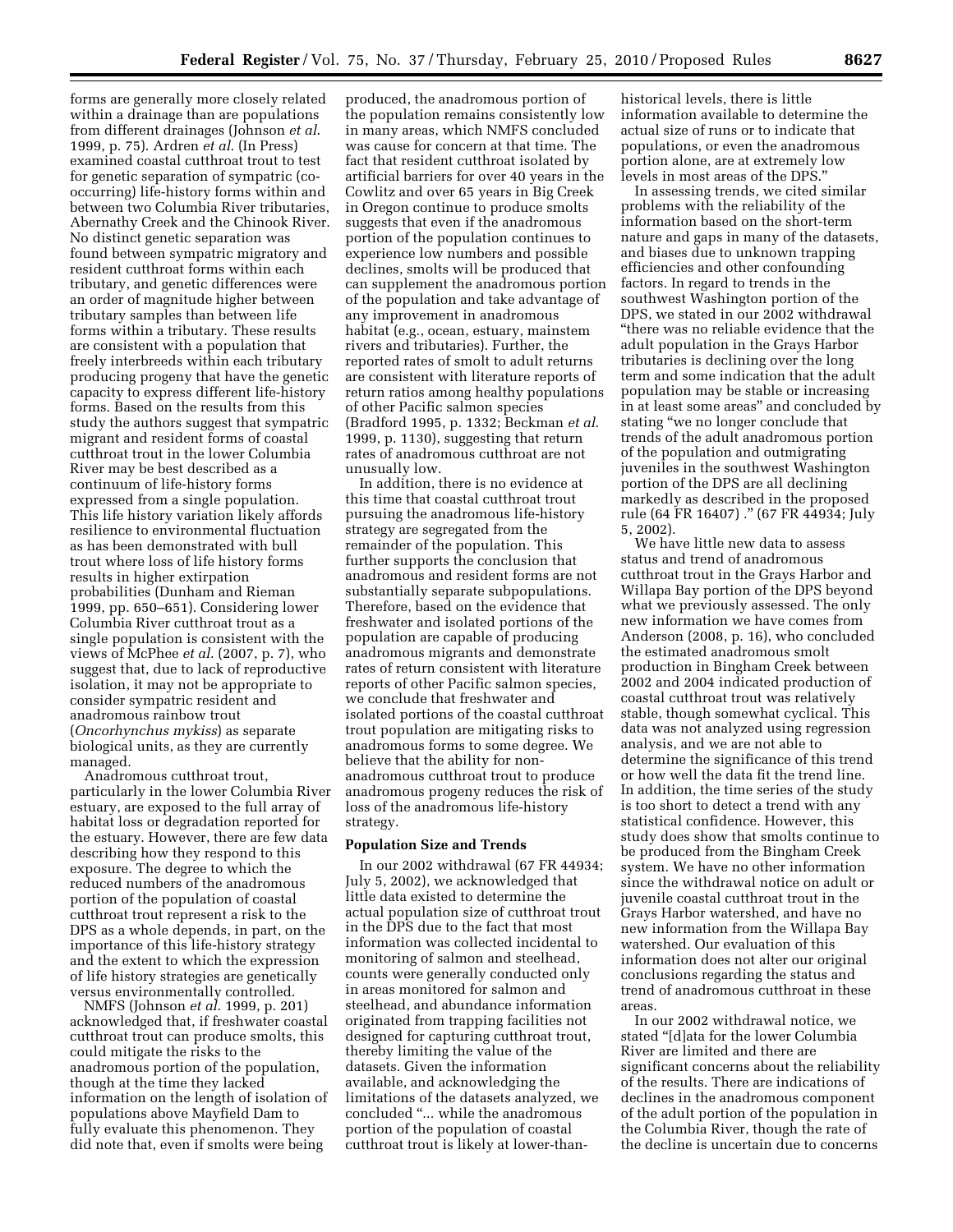over the reliability of the analyses and potential biases in the data sets. While the number of anadromous coastal cutthroat trout have likely declined in the Columbia River, we do not have sufficient data to determine a reliable rate of recent decline and, therefore, no longer conclude that returns of anadromous cutthroat trout in almost all lower Columbia River streams have declined markedly over the last 10 to 15 years as described in the proposed rule (64 FR 16407; April 5, 1999). Based on these data, we do not find that the population trends indicate that coastal cutthroat trout are likely to be extirpated from any significant portion of their range in the foreseeable future.'' (67 FR 44934; July 5, 2002). Our evaluation of what new information there is does not alter our previous conclusion regarding the status and trend of anadromous cutthroat in this area, as described above.

We have little new data to assess status and trend of anadromous cutthroat trout in the Columbia River portion of the DPS. The production of cutthroat trout smolts from Abernathy and Germany creeks shows a slightly declining trend, with an increasing trend in Mill Creek, for the years 2001– 2007 (WDFW 2009, p. 2). The number of returning natural-origin anadromous cutthroat trout to the Cowlitz River Hatchery has averaged 107 over the last 7 years, and the trend is positive (WDFW 2009, p. 2). Survival rates of hatchery-origin anadromous cutthroat trout to the Cowlitz River Hatchery have been consistent in recent years, averaging 4.2 percent  $\pm$  1.6 percent for the years 1998–2003 and 2005–2006; this range overlaps the hatchery's goal of achieving an average 4.71 percent smolt-to-adult survival (WDFW 2005, as cited in Anderson 2008, p. 13). No information is available to assess population size of anadromous cutthroat trout in the Columbia River, although several new studies cited above in the **Background** section document the continued expression of anadromy by cutthroat trout from tributaries of the Columbia River.

Thus, while the best available scientific and commercial information do not allow us to determine overall status and trend for anadromous coastal cutthroat trout in the DPS, the limited information above documents the continued persistence of the anadromous life-history form and suggests trends in streams that are monitored for coastal cutthroat trout are variable. Although not reflective of a trend in anadromous population size, new information on emigration of cutthroat juveniles from lower Columbia

River tributaries in both Oregon and Washington indicates tributaries that are monitored for cutthroat trout are still delivering anadromous smolts to the estuary and that adults are returning at rates that are similar to those of healthy salmon and steelhead populations (ODFW 2008, pp. 6–11; WDFW 2009, p. 2; Johnson *et al*. 2008, pp. 16–20; Bradford 1995, p. 1332; Beckman *et al*. 1999, p. 1130). Although we acknowledge the anadromous lifehistory form in the DPS is likely at lower levels than it may have been in the past, our current assessment reaffirms the conclusions drawn in our 2002 withdrawal notice (64 FR 16407; April 5, 1999), regarding the unreliability of much of the available data for assessing population status and trend. We do not have evidence that anadromous coastal cutthroat trout are experiencing severe declines, or that the life-history form is likely to be in danger of extinction now or within the foreseeable future.

#### **Significant Portion of the Range**

As defined under the Act, an endangered species is any species which is in danger of extinction throughout all or a significant portion of its range (hereafter SPR), and a threatened species is any species likely to become endangered within the foreseeable future throughout all or a significant portion of its range. Due to a number of legal challenges surrounding the meaning of the SPR phrase, on March 16, 2007, the Solicitor of the Department of the Interior issued a formal opinion, ''The Meaning of 'In Danger of Extinction Throughout All or a Significant Portion of Its Range''' (U.S. DOI 2007). In the opinion, the Solicitor concluded:

(1) The SPR phrase is a substantive standard for determining whether a species is an endangered species whenever the Secretary concludes because of the statutory five factor analysis that a species is ''in danger of extinction throughout ... a significant portion of its range,'' it is to be listed and the protections of the Act applied to the species in that portion of its range where it is specified as an "endangered" species'';

(2) The word ''range'' in the SPR phrase refers to the range in which a species currently exists, not to the historical range of the species where it once existed;

(3) The Secretary has broad discretion in defining what portion of a range is "significant," and may consider factors other than simply the size of the range portion in defining what is "significant"; and

(4) The Secretary's discretion in defining "significant" is not unlimited; he/she may not, for example, define "significant" to require that a species is endangered only if the threats faced by a species in a portion of its range are so severe as to threaten the viability of the species as a whole.

The Service has defined an SPR as a portion of the range of the listed entity (whether a full species, subspecies, or DPS of a vertebrate) that contributes meaningfully to the conservation of that entity. We consider the significance of an SPR to be based on its contribution to the conservation (resiliency, redundancy, and representation) of the listable entity being considered. Resiliency of a species allows for recovery from periodic disturbance, such as ensuring that large populations persist in areas of high-quality habitat. Redundancy of populations provides for the spread of risk among populations through distribution, such that the species is capable of withstanding catastrophic events. Representation ensures that the species' adaptive capabilities are conserved, such as through genetic variability or the conservation of unique morphological, physiological, or behavioral characteristics.

Section 4 of the Act and its implementing regulations (50 CFR part 424) set forth the procedures for listing species, reclassifying species, or removing species from listed status. ''Species'' is defined by the Act as including any species or subspecies of fish or wildlife or plants, and any distinct population segment (DPS) of vertebrate fish or wildlife that interbreeds when mature (16 U.S.C. 1532(16)). The first step in considering a listing action is to determine the listable entity, whether it is a species, subspecies, or DPS. It is important to note that a significant portion of the range is not a "species," i.e., it is not a listable entity as defined in the Act; rather it is the portion of a range of a listable entity where we may determine that species to be threatened or endangered. Upon a determination that a species is not endangered or threatened throughout all its range, we then examine whether there are any significant portions of the range where the species is threatened or endangered.

The range of a species can theoretically be divided into portions in an infinite number of ways. However, to meet the intended purpose of the Act, there is no point in analyzing portions of a species' range that are not reasonably likely to be significant and threatened or endangered. To identify only those portions that warrant further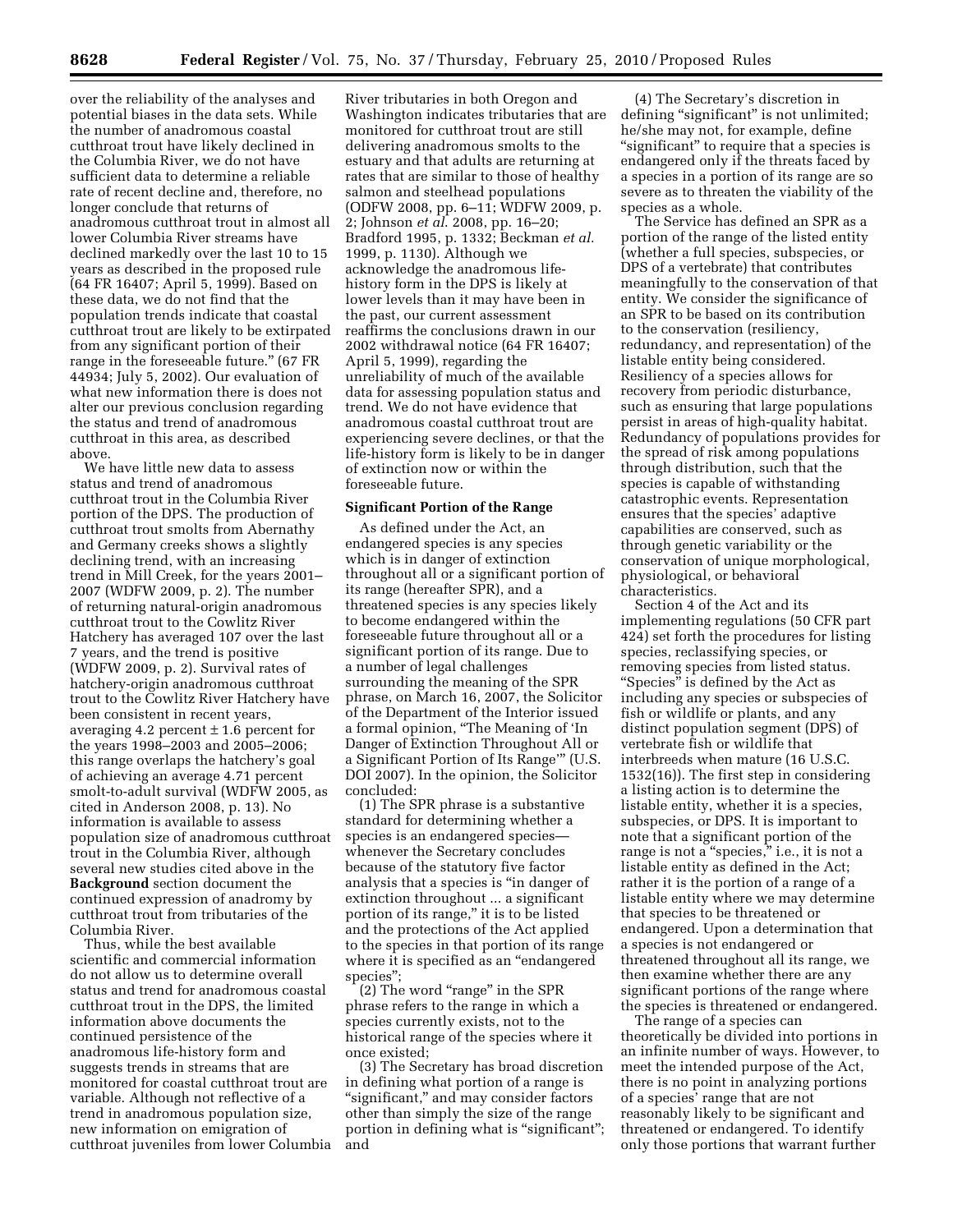consideration under the Act, we must determine whether there is substantial information indicating that (i) the portions are significant and (ii) the species is in danger of extinction there or is likely to become so within the foreseeable future. To be considered a significant portion of the range that may warrant the protections of the Act, both questions must be answered in the affirmative; the order in which they are answered is not of consequence, and both are equally valid approaches to determining a significant portion of the range that may warrant the protections of the Act.

In practice, a key part of our analysis is whether the threats are geographically concentrated in some way. If the threats to the species are essentially uniform throughout its range, and are not concentrated in some portion such that the species may be in danger of extinction there or likely to become so within the foreseeable future, no portion is likely to warrant further consideration. Alternatively, if any concentration of threats applies only to portions of the range that do not contribute meaningfully to the conservation of the species, such portions will not warrant further consideration. In cases where we do not identify any portions that warrant further consideration for either reason, we document that conclusion and no further analysis is conducted beyond our analysis of whether a species is threatened or endangered throughout its entire range.

Depending on the biology of the species, its range, and the threats it faces, it may be more efficient to address the contribution to conservation question first or the status question first. The first alternative relies on an assessment of significance based on a portion's contribution to the conservation (resiliency, redundancy, representation) of the listable entity. If a portion of the range is identified that is considered as making a meaningful contribution to the conservation of the species, a five-factor threats assessment is then conducted to determine if the species is threatened or endangered in that portion. If we determine that a portion of the range does not make a meaningful contribution to the conservation of the species, we need not continue with our analysis to determine whether the species is threatened or endangered there.

The second alternative is to first conduct a five-factor threats assessment on the portion under consideration to determine whether the species is threatened or endangered in this geographic area. If we determine that

the species is not threatened or endangered in that portion of its range, we need not determine if that portion makes a meaningful contribution to the conservation of the species. If, however, we determine that the portion of the range under consideration does make a meaningful contribution to the conservation of the species and the species is threatened or endangered in that portion, we would then propose to add that species to the appropriate list and specify that significant portion of the range as threatened or endangered, as provided under section 4(c)(1) of the Act.

In this case, the Court, based on information presented in the 2002 withdrawal of the proposed rule, has directed us to assess whether the marine and estuarine areas of the Southwestern Washington/Columbia River DPS represent a significant portion of the coastal cutthroat's range. The portion of the species' range to be considered as a potential SPR has, therefore, already been defined for the Service. In order to address the Court's remand, we have elected to conduct a five-factor threats assessment on the portion under consideration, the marine and estuarine areas of the DPS, to determine whether the coastal cutthroat trout is threatened or endangered in this geographic area.

According to the process described above, if we determine through our fivefactor threats assessment that coastal cutthroat trout are not threatened or endangered in the marine and estuarine areas of the DPS, the question of whether that portion may make a meaningful contribution to the conservation of the species would not warrant further consideration. If, on the other hand, we determine that coastal cutthroat trout are threatened or endangered in that portion, we would then proceed to consider the question of whether those marine and estuarine areas make a meaningful contribution to the conservation of the species in terms of resiliency, redundancy or representation. If the importance of those marine and estuarine areas to the conservation of coastal cutthroat trout in the DPS were affirmed, we would then propose to add the DPS to the appropriate list and would specify coastal cutthroat trout in that significant portion of the range as threatened or endangered.

## **Summary of Factors Affecting the Species**

As noted above in the **Previous Federal Actions** section, the District Court's remand of our 2002 withdrawal (67 FR 44934; July 5, 2002) of the proposed rule (64 FR 16397; April 5,

1999) was due to the Ninth Circuit's determination that we did not properly consider whether the estuaries and other marine areas of the DPS constitute a significant portion of the range of the DPS. The Court's focus on marine and estuarine areas was due to statements in our record that included: first, acknowledgement of degradation of estuary and marine areas that are vital to the anadromous life-form of the DPS; second, that the anadromous life-form is important to the DPS's long-term survival strategy; and, third, that though there is evidence that resident life-forms can spawn anadromous life-forms, this is only significant if estuary habitat conditions and near-shore environments can support the persistence of this lifehistory strategy.

To address the Court's remand, the following analysis focuses on current threats, and threats reasonably likely to occur in the foreseeable future, to anadromous cutthroat trout in marine and estuarine areas of the DPS. As described above, we define "estuary" to mean a semi-enclosed coastal body of water that has a free connection with the open sea and within which sea water is measurably diluted with freshwater derived from land drainage (Lauff 1967, as cited in ISAB 2000, p. 2). In the Columbia River, salt water intrusion extends up to roughly rmi 28 (rkm 45) depending on daily tide cycles and seasonal flow volume. For this analysis, we define the Columbia River estuary to rmi 28 (rkm 45). This is distinguished from definitions created for other management processes that are tied to tidal influence rather than salt water intrusion. Because the primary issue for coastal cutthroat trout is based on the expression of anadromy, defining the estuary based on salt water intrusion is more biologically relevant.

There are three estuaries in the DPS: the Columbia River, Willapa Bay, and Grays Harbor. Although the Court did not ask us to revisit status, trends, and threats to anadromous cutthroat trout or other life-history forms outside of marine and estuarine areas, we have considered any new information available for these areas that would suggest a significant change in status, trend, or threats.

Section 4 of the Act and its implementing regulations (50 CFR 424) set forth the procedures for adding species to the Federal Lists of Endangered and Threatened Wildlife and Plants. A species may be determined to be an endangered or threatened species due to one or more of the five factors described in section 4(a)(1) of the Act: (A) The present or threatened destruction, modification, or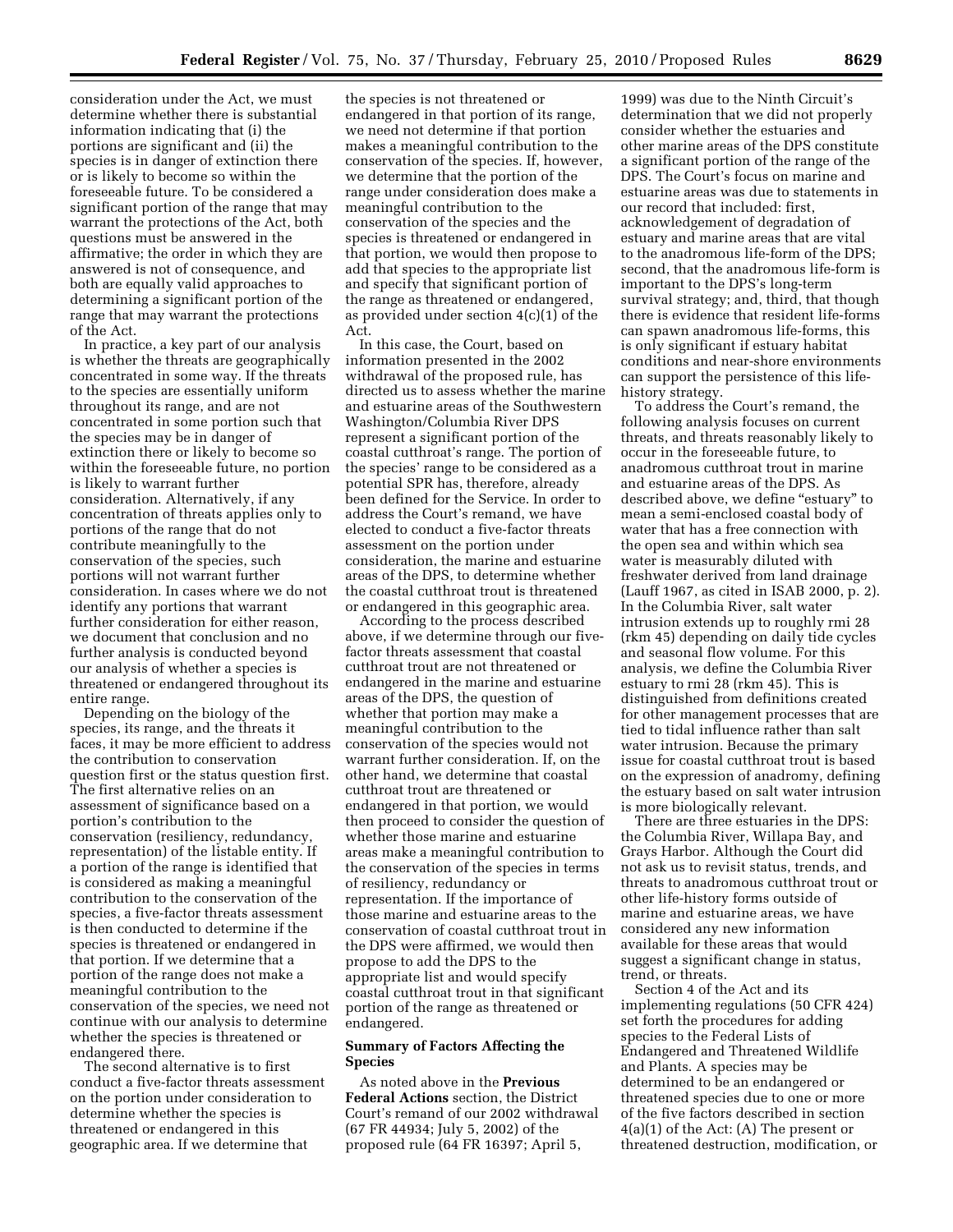curtailment of its habitat or range; (B) overutilization for commercial, recreational, scientific, or educational purposes; (C) disease or predation; (D) the inadequacy of existing regulatory mechanisms; or (E) other natural or manmade factors affecting its continued existence. Listing actions may be warranted based on any of the above threat factors, singly or in combination. Each of these factors relevant to coastal cutthroat trout in the marine and estuarine portion of the Southwestern Washington/Columbia River DPS are discussed below.

## *A. The Present or Threatened Destruction, Modification, or Curtailment of Its Habitat or Range*

In 1999, the proposed rule (64 FR 16407; April 5, 1999) listed forest management and estuary degradation as principal factors in the decline of coastal cutthroat rangewide, and estuary degradation as the principal factor affecting coastal cutthroat trout in the Southwestern Washington/Columbia River DPS. Our 2002 withdrawal of the proposed rule (67 FR 44934; July 5, 2002) assessed effects to coastal cutthroat trout from forest management and estuary degradation, as well as from agriculture and livestock management, dams and barriers, urban and industrial development, and mining. Our analysis, combined with information presented in the proposed rule, confirmed that all of these land uses, to varying degrees, had previously impacted, and continue to impact, habitat utilized by all lifehistory forms of coastal cutthroat trout in the DPS. Despite these impacts, we determined that coastal cutthroat trout, including anadromous forms, were not threatened to the degree portrayed in the proposed rule, and further, current regulatory mechanisms conferred a low risk of significant additional destruction or modification of habitat in the foreseeable future.

In regard to curtailment of range, our analysis in the withdrawal notice confirmed that coastal cutthroat trout, especially the freshwater forms, remained well distributed throughout the DPS, at densities comparable to healthy-sized populations in large portions of the subspecies' range outside the DPS. We acknowledged a change in accessibility of some areas to anadromous cutthroat trout due to barriers created by dams, diversions, culverts, dikes, and tidegates, and some streams that were lost to development, such as streams around Portland, Oregon. However, we determined these areas of inaccessibility to the anadromous life form comprised a relatively small portion of the DPS, and

that while the anadromous portion of the DPS was likely at lower-thanhistorical levels, there was little specific information available to support the statement in the proposed rule that the abundance of the anadromous portion was at extremely low levels. Subsequently, we concluded in the withdrawal of the proposed rule that none of the impacts assessed under Factor A were likely to result in coastal cutthroat trout becoming threatened or endangered in the foreseeable future.

We present some new information below regarding potential impacts to habitat utilized by cutthroat trout in marine and estuarine areas, such as the proposed development of liquefied natural gas terminals in the Columbia River estuary and shellfish aquaculture impacts in Willapa Bay and Grays Harbor. In addition, there is also information newly available on the significant actions that have occurred, or are currently under way, to restore and protect estuary habitats in the DPS, particularly in the Columbia River. These restoration and conservation actions are summarized in this section following discussion of factors relevant to estuary degradation.

Columbia River Estuary and Marine Areas

# *Proposed Liquefied Natural Gas (LNG) Development*

Liquefied Natural Gas (LNG) projects include berths for unloading liquefied gas, storage tanks, facilities to vaporize the liquid back to natural gas, and pipelines from the projects to deliver the gas to its final destination. There are two LNG terminals approved or proposed in the lower Columbia River: Bradwood Landing (approved) and Oregon LNG (proposed). In addition, another potential site at St. Helens, Oregon, has been identified.

Aspects of LNG development that could potentially affect aquatic resources include construction activities and associated habitat modification, water appropriations, artificial lighting, accidental spills or leaks of hazardous materials, and operation of the LNG terminal. In-water construction activities include dredging, development of the shoreline, and pile driving and could result in increased sedimentation and turbidity, increased noise, permanent habitat alteration, loss of benthic organisms, re-suspension of contaminants, entrainment through water intake pipes, and alterations to sediment transport and deposition. Activities associated with construction of the terminal, access facilities, and pipelines could indirectly affect aquatic

resources through ground disturbances that lead to increased sediment inputs and turbidity in adjacent water bodies, increased water temperature from vegetation removal, noise, and artificial lighting that could alter species behavior (FERC 2008).

Operation of the LNG terminals would entail maintenance dredging of the access channel, potential for accidental spills of hazardous materials, stormwater runoff from impervious surfaces, lighting of ship berth and unloading facilities, operation of noiseproducing equipment, and routine discharge of water from the vaporization process and testing of fire suppression equipment. Impacts to aquatic resources could include loss of habitat from increased water temperature, increased turbidity and sedimentation, and modification of animal behavior. Potential impacts to cutthroat trout would vary depending on location of the facilities relative to cutthroat use areas in the estuary (FERC 2008), but is not expected to be a limiting factor.

Although the construction and operation of LNG terminals have the potential to impact anadromous cutthroat trout and associated habitat in the Columbia River, the area of impact relative to the total area of available habitat in the Columbia River and estuary is small. In addition, regulatory mechanisms required through the Federal Energy Regulatory Commission (FERC) and through State land use regulations are expected to provide protective mechanisms to minimize impacts of construction and operation of LNG facilities. For these reasons we do not believe potential impacts rise to a level that constitutes a significant threat to anadromous cutthroat trout in the Columbia River portion of the DPS.

## *Wave Energy*

Currently, there are five wave energy projects being evaluated or proposed in Oregon: (1) Coos Bay Ocean Power Technologies (OPT) Wave Park Project located in the Pacific Ocean about 2.5 mi (1.6 km) offshore in Coos County; (2) Newport OPT Wave Park Project about 3 to 6 mi (1.9 to 3.7 km) offshore in Lincoln County; (3) Oregon Coastal Wave Energy Project in the Pacific Ocean in Tillamook County; (4) Reedsport OPT Wave Park Project (FERC license pending); and (5) Douglas County Wave Energy Project off the Umpqua South jetty. In addition, Oregon State University has an experimental buoy offshore of Newport, Oregon. Given that wave energy is an emerging technology and new to Oregon, there is uncertainty as to its effects on the marine environment.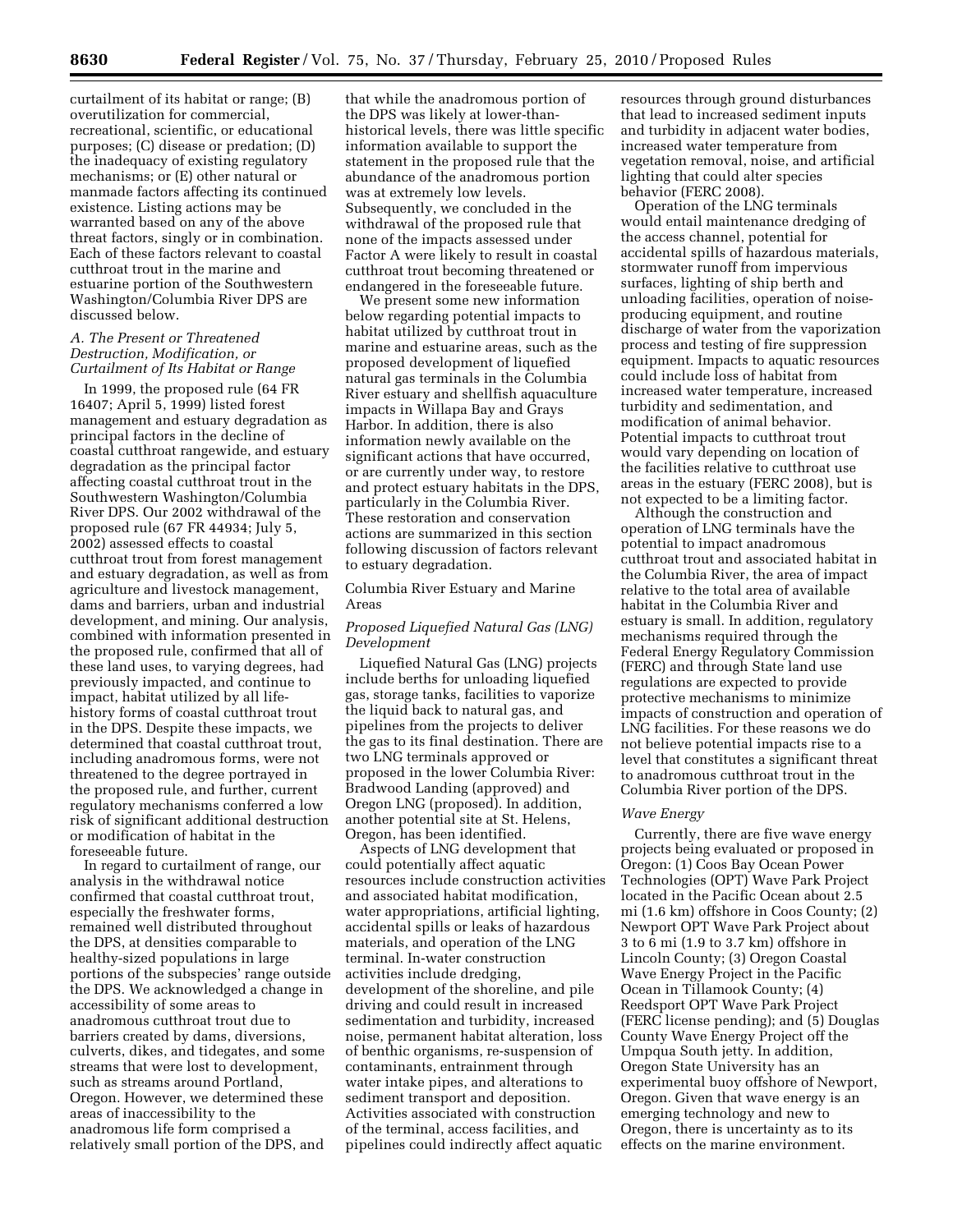These potential projects would not occur within the Southwestern Washington/Columbia River DPS, and thus we do not believe potential impacts constitute a threat to anadromous cutthroat trout.

### *Channel Improvement Project Update*

The Columbia River Channel Improvement Project (CRCIP) is a collaborative effort between the U.S. Army Corps of Engineers (USACE) and six river ports in Oregon and Washington to deepen the navigation channel to accommodate the current fleet of international bulk cargo and container ships. The USACE Record of Decision, signed in January of 2004, was to (1) deepen the 40-ft (12.2 m) navigation channel by 3 ft (1 m) to facilitate navigation, and (2) improve the natural environment through several ecosystem restoration projects designed to enhance salmon habitat. The Service and NMFS issued a non-jeopardy opinion on the project in 2002.

Project construction has been largely consistent with the decision criteria developed by the Adaptive Environmental Management Team. Several short-term discrepancies involving monitoring results for temperature and salinity were explained by corresponding variations in river flows or storms. The monitoring of dredging and dredged material disposal continues to show that actual construction volumes and their disposal are within the specifications developed for the project and that these specifications were considered in the non-jeopardy biological opinion. Several monitored deviations of crosschannel survey results from the decision criteria were shown to have returned to pre-project conditions in follow-up monitoring.

Reporting of extensive sediment identified only two locations, well outside the navigation channel, where sediment contaminants might be of concern. Shallow water habitat surveys and fish stranding monitoring are not scheduled to be addressed in detail until project construction has been completed. While completion and maintenance of the CRCIP may cause short-term and low-level impacts now and in the foreseeable future to anadromous cutthroat trout and their habitat, we do not believe these potential impacts constitute a significant threat because of the adequacy of current regulatory mechanisms and limited project scope relative to available habitat.

# *Columbia River Estuary Restoration Actions*

Habitat restoration activities that may offset the threat of habitat destruction or modification in the lower Columbia River have been ongoing since 1999 through a variety of entities and are aimed at restoring habitat conditions to benefit primarily salmon and steelhead. However, they may well provide benefits for cutthroat trout and other species as well by restoring estuary rearing habitat. The database of the Lower Columbia River Estuary Partnership (LCREP) identifies 44 completed and/or ongoing projects in the lower 25 rmi (47 rkm) of the Columbia River and a total of 152 for the Columbia River from the mouth upstream to Bonneville Dam (LCREP 2009). The projects include a variety of conservation and restoration activities designed to benefit salmonids including culvert removal, tidegate alteration or removal, large wood placement, tidal reconnection, dike breaching, invasive species removal, revegetation, water control structures, conservation easements, channel modification, velocity barrier removal, and land acquisitions.

Grays Harbor and Willapa Bay Estuaries and Marine Areas

## *Loss of estuary habitat*

Currently, coastal cutthroat trout use of the various portions of Willapa Bay and Grays Harbor estuaries and marine habitat is unknown. However, recent studies have documented estuary use by coastal cutthroat trout within (Hudson *et al*. 2008, entire) and outside of the DPS (Haque 2008, entire; Krentz *et al*. 2007, entire). Krentz *et al*. (2007, p. 81) examined migratory patterns of coastal cutthroat trout in the Salmon River Estuary, Oregon. Two main life-history forms were identified: Ocean migrants that move quickly through the estuary to marine environments, and estuarine residents that remain in the estuary throughout the spring and summer months. In addition, this study documented trout residing in the estuary but making brief forays into the marine environment and individuals overwintering in the estuary. In South Puget Sound, Haque (2008, p. 26) documented overwintering use of estuaries by coastal cutthroat trout. She also concluded that observed movement patterns and travel distances may indicate different life-history strategies among anadromous coastal cutthroat trout. Both studies may support the existence of opportunistic and adaptable behavior of coastal cutthroat trout.

Coastal cutthroat trout are opportunistic feeders that forage in eelgrass beds in estuary environments (Trotter 1997, p. 10). In nearshore environments in Washington and Oregon, coastal cutthroat trout were found to prey on salmonids, herring, pacific sand lance, shiner perch, surf smelt, anchovy, and invertebrates including gammarid amphipods (family Crangonyctidae), shrimp, and isopods (Jauquet 2008, p. 152; Jones *et al*. 2008, p. 146). Although we have no new information on coastal cutthroat trout migration in estuary or marine areas offshore from Willapa Bay and Grays Harbor, it is likely that estuary habitat within these areas is used extensively by anadromous coastal cutthroat trout.

The proposed rule (64 FR 16402; April 5, 1999) described the potential loss of important estuary habitat through the "[d]redging, filling, and diking of estuarine areas for agricultural, commercial, or municipal uses'' and stated ''reductions in the quantity and quality of estuarine ... habitat have probably contributed to declines, but the relative importance of these risks is not well understood'' (64 FR 16408; April 5, 1999).

The withdrawal notice (72 FR 44948; July 5, 2002) stated ''30 percent of the historical wetland habitat in Grays Harbor estuary has been lost, as well as 31 percent of the historical Willapa Bay estuary wetlands.'' During the public comment period we received additional information on the historical loss of estuary habitats to Willapa Bay and Grays Harbor estuaries (WDFW 2009, pp. 2–3). WDFW reported estimates of a 19 percent loss of native tidal marsh plant communities and extensive dendritic slough systems in the Willapa River Basin and a 36 percent loss in the Bay Basin due to diking and filling along the lower Willapa River. Diking of the river's upper intertidal wetlands, downstream of South Bend, is estimated at 89 percent. However, we have no information documenting any effects of the historical loss of eelgrass and wetland habitat on coastal cutthroat trout populations in Willapa and Grays Harbor estuary habitat.

Ongoing and planned restoration projects in the Columbia River and southwest Washington estuary habitats should benefit coastal cutthroat trout and their prey species (WDFW 2009, p. 2). We have no specific information on restoration projects occurring in Willapa and Grays Harbor estuaries. In addition, we do not have information at this time regarding the responses of coastal cutthroat trout or their prey to estuary enhancement and restoration.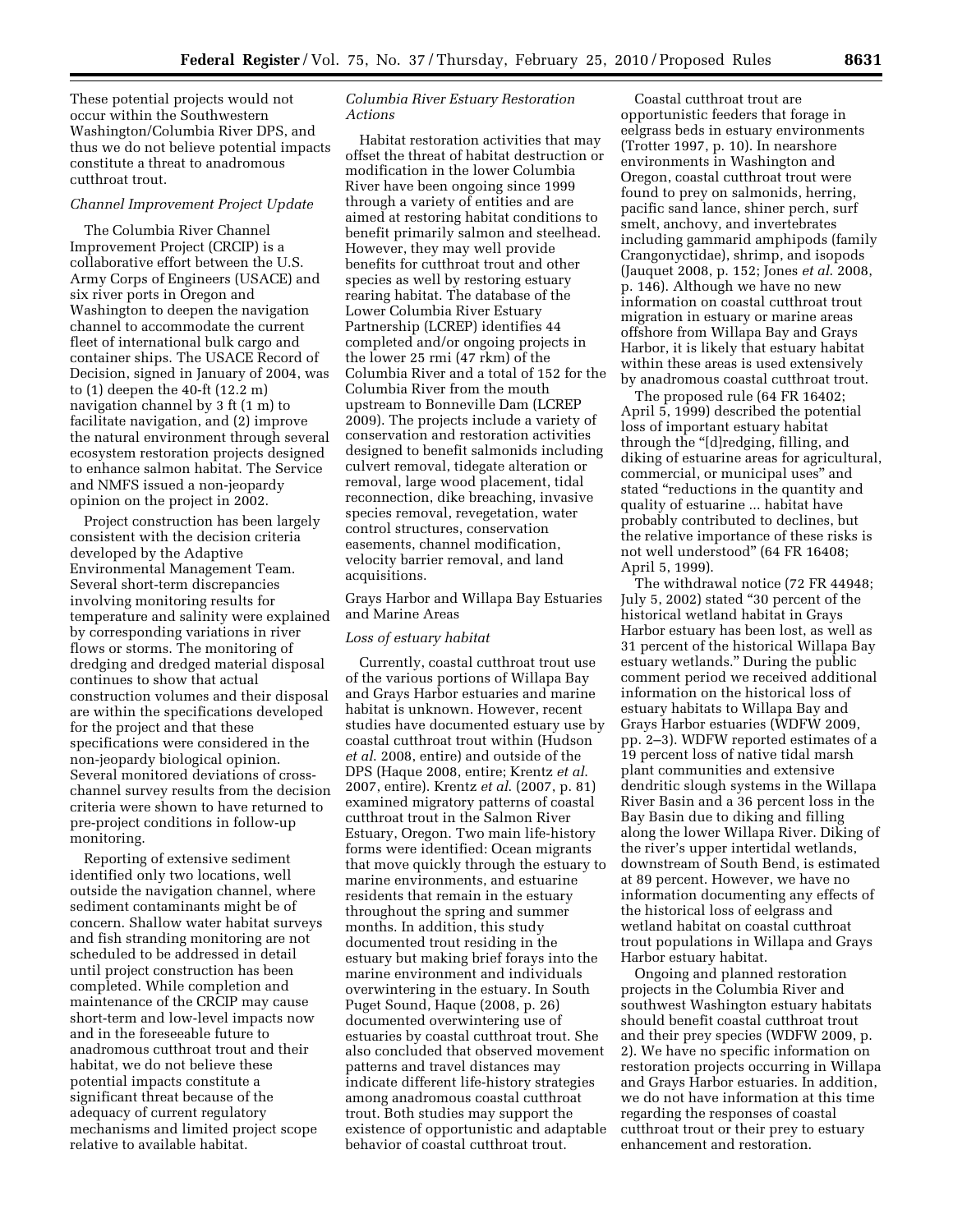# *Shellfish Aquaculture*

Shellfish aquaculture is likely to degrade water quality temporarily and reduce available foraging habitat for anadromous coastal cutthroat trout and prey species. In Willapa Bay and Grays Harbor estuaries, activities that may potentially affect anadromous coastal cutthroat trout are those that involve bed preparation, mechanical harvest, and shellfish grow-out. Although these specific activities have not been directly investigated, bed preparation activities such as tilling, disking, raking, harrowing, and dragging in eelgrass beds may reduce the density and biomass of eelgrass and their related communities (USFWS 2009, p. 120). Approximately 55 percent of the Willapa Bay estuary is intertidal land (42,502 of 78,876 acres (ac) (17,200 of 31,920 hectares (ha)), and approximately 21 percent (9,000 ac (3,642 ha)) of that intertidal land is intensively cultured. Commercial aquaculture is limited to 3 percent (900 ac (364 ha)) of the intertidal land in the Grays Harbor estuary (Burrowing Shrimp Committee 1992 as cited in Feldman *et al*. 2000, p. 146). Within intertidal areas, eelgrass provides cover, refuge, and supports a prey base for coastal cutthroat trout. Although the loss of eelgrass density and abundance as a result of shellfish aquaculture may have negative effects to individual coastal cutthroat trout, due to the limited area dedicated to intensive shellfish culture, we do not believe these potential impacts rise to the level of a significant threat to coastal cutthroat trout in the marine and estuarine areas, or the DPS as a whole.

Since 1963, the Washington Department of Ecology has issued permits to oyster growers to apply carbaryl to intertidal areas for the purpose of controlling burrowing shrimp (USACE 2008, as cited in USFWS 2009, p. 143). Carbaryl is applied annually in July or August. Between 2000 and 2003, carbaryl was applied on 541 ac (219 ha) on Willapa Bay and Grays Harbor intertidal lands. In 2007, approximately 420 ac (170 ha) in Willapa Bay and approximately 140 ac (55 ha) in Grays Harbor were treated with carbaryl (Booth and Tufts 2007 as cited in USFWS 2009, p. 143). Labenia *et al*. (2007, p. 6) found that coastal cutthroat trout do not avoid carbarylcontaminated seawater at ecologically representative concentrations potentially found in Willapa Bay. Brief exposure to carbaryl affects the swimming performance of cutthroat trout (Labenia *et al*. 2007, pp. 6–7). Decreased swimming performance may increase predation on coastal cutthroat trout smolts. Because cutthroat trout forage in shallow waters during the summer months it is likely that wild fish will be exposed to carbaryl. Carbaryl is absorbed onto sediments relatively quickly and may remain toxic to burrowing shrimp for up to 28 days (Labenia *et al*. 2007, p. 9).

Carbaryl is acutely toxic to invertebrates (USFWS 2009, p. 144). A secondary indirect exposure pathway to anadromous salmonids may exist through dietary consumption of dead and dying invertebrates and fish (USFWS 2009, p. 146). We have no information as to whether or not coastal cutthroat trout may consume dead and dying invertebrates or fish or how the potential uptake of the chemical in this manner may affect coastal cutthroat trout. The reduction of prey species for several weeks after treatment of oyster beds may indirectly reduce the growth of anadromous cutthroat trout by temporarily reducing the amount of prey species. One or two tidal cycles after spraying, the area may be relatively devoid of macroinvertebrate prey. Recolonization of an area by epibenthic invertebrates is variable, depends on the species and site, and can take anywhere from 2 to 52 days (Simenstad and Fresh 1995, as cited in USFWS 2009, p. 137). Fish would likely recolonize the area more quickly. Given the relatively small portion of the estuaries treated with carbaryl, we do not believe the potential impacts constitute a significant threat to anadromous cutthroat trout in the Willapa Bay and Grays Harbor portion of the DPS. The use of carbaryl on oyster beds is planned to be phased out in 2012 (*http://www.epa.gov/oppsrrd1/ REDs/factsheets/carbaryl*\_*factsheet.pdf*).

#### Summary of Threat Factor A

As discussed in Bottom *et al*. (2005, entire), the Columbia River estuary and plume have undergone significant alteration from historical conditions, which has likely reduced the amount and quality of habitat for anadromous coastal cutthroat trout. While not as much information is available regarding current conditions and foreseeable threats to anadromous cutthroat trout from the Willapa Bay and Grays Harbor watersheds, it is clear these estuaries have also undergone significant alteration.

Despite these altered conditions, anadromous coastal cutthroat trout continue to persist in the DPS and return rates appear to be within the normal range for Pacific salmon, as documented in recent studies on hatchery and wild-origin cutthroat trout returning to Cowlitz River Hatchery

(Johnson *et al*. 2008, entire; ODFW 2008, entire; WDFW 2009, pp. 5–7). In addition to documenting the persistence of returning anadromous adults, these studies also provided new information on the prevalence of outmigrating coastal cutthroat smolts, even above long-standing artificial barriers, from tributaries of the lower Columbia River. Although very little new information is available on trend of anadromous cutthroat trout in the DPS, the limited information available does not suggest an overall declining trend of returning adults, or significant limiting factors to anadromous coastal cutthroat trout.

While development and operation of LNG terminals and completion and maintenance of the Columbia River Channel Improvement Project may cause short-term and low-level impacts now and in the foreseeable future to anadromous cutthroat trout and their habitat, we do not believe these potential impacts constitute a significant threat or a limiting factor because of the adequacy of current regulatory mechanisms and limited project scope relative to available habitat. In Willapa Bay, shellfish aquaculture may be impacting anadromous cutthroat trout, but we have no information to determine the nature of these effects; however, we do know that the area of intensive culture represents a small fraction of the habitat utilized by coastal cutthroat trout. Similarly, while the use of carbaryl to control burrowing shrimp in shellfish aquaculture has been shown through lab studies to potentially impact coastal cutthroat trout, the area of exposure within the estuary is relatively small, and we have no information to indicate this pesticide has caused a decline in anadromous cutthroat trout.

Given the adequacy of current regulatory mechanisms and the restoration actions that have occurred, as well as those under way, the overall baseline condition of the estuary is more likely on a positive versus negative trajectory. Furthermore, we have no information to suggest any correlation between the threat factors considered here and any decline in the anadromous life-history form, such that we would consider anadromous coastal cutthroat trout likely to become endangered within the foreseeable future. We have thus evaluated the best available scientific and commercial information and determined anadromous cutthroat trout are not threatened by destruction, modification, or curtailment of its habitat or range in marine and estuarine areas, or the DPS as a whole.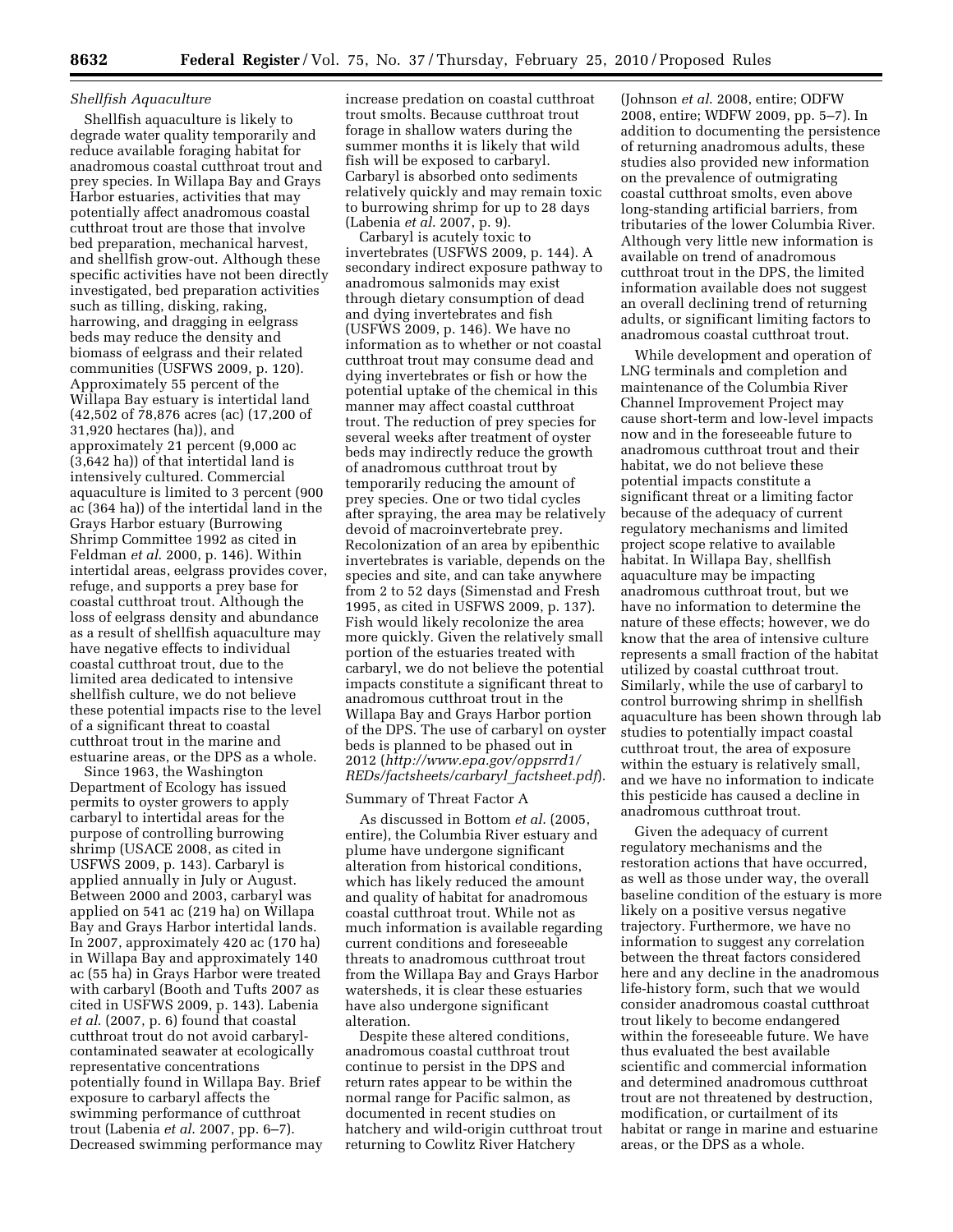# *B. Overutilization for Commercial, Recreational, Scientific, or Educational Purposes.*

Our 2002 withdrawal of the proposed rule identified only one potential threat, recreational angling, under Factor B. Based on our analysis we determined the potential threats from recreational angling did not represent a significant threat to the DPS as a whole. In our current review of available information we did not identify any new threats, nor did we find evidence that any previously identified threats had significantly changed. As noted in our withdrawal of the proposed rule, coastal cutthroat trout are not harvested commercially, and bycatch of cutthroat trout in commercial gillnet fisheries is minimal due to the large mesh size of the nets (NMFS 2003; pp. 3–73). Scientific research and collection for educational programs have probably had no discernible negative impact on the anadromous life-history form or the DPS as a whole.

Anadromous cutthroat were a soughtafter sportfish for many years, due in part to the multiple hatchery programs operated by the States of Oregon and Washington. While it is likely that sport angler harvest within the DPS contributed to reductions in the anadromous form over time, due in part to liberal size and bag limits (Trotter 2008, p. 95), the legacy of overharvest on today's status of anadromous cutthroat is unknown. Current angling effort for anadromous cutthroat trout has significantly declined in the last two decades (67 FR 44934, July 5, 2002; Rawding 2001 as cited in Anderson 2005, p. 17), and in many areas coastal cutthroat trout harvest is primarily incidental to recreational fisheries for other species of salmonids. Because of harvest restrictions on naturally produced coastal cutthroat trout in many areas and the lack of targeted fisheries, direct mortality due to fishing pressure is thought to be relatively low, at least in recent years (Hooton 1997, p. 66; Gerstung 1997, pp. 53–54).

Washington's fishing regulations have been designed to increase the survival of rearing and migrating cutthroat smolts and to allow adult females to spawn at least once (Washington Department of Game 1984, as cited in Anderson 2008, p. 13). (Note: for additional information on the changes in coastal cutthroat trout angling regulations over time, see the withdrawal notice (67 FR 44934; July 5, 2002)). In 2009, new anti-snagging restrictions were implemented in Washington State (WDFW 2009, p. 15), which may provide further protection of coastal cutthroat trout. In 1998,

Washington adopted a catch and release regulation for any coastal cutthroat trout caught in marine waters. Washington's freshwater fishing regulations in the Willapa Bay and Washington zone of the Columbia River provide protection to coastal cutthroat trout by requiring catch and release of naturally produced cutthroat trout. Catch and release restrictions are generally required in the mainstem Columbia River, except for adipose-clipped (removal of fin behind dorsal fin) hatchery fish. Below the Bonneville Dam, two hatchery trout can be retained daily with a minimum size of 12 inches (in) (30.5 centimeters (cm)). A bag limit of five hatchery trout over 12-in (30.5 cm), including no more than two over 20 in (50.8 cm) is allowed in the Cowlitz River. Harvest restrictions are not as restrictive in the Grays Harbor watershed, where harvest of wild coastal cutthroat is allowed in many of its tributaries. Regulations require a 14 in (35.6-cm) minimum size and daily bag limit of two wild cutthroat trout.

Current Oregon sport fishing regulations (ODFW 2009b) in the Columbia Zone, which includes most of the Columbia River in Oregon within the Southwestern Washington/Columbia River DPS, have required catch and release of wild unmarked coastal cutthroat trout since 1997.

### Summary of Threat Factor B

We have evaluated the best available scientific and commercial information on the overutilization of anadromous cutthroat trout for commercial, recreational, scientific, or educational purposes. We identified no new or significantly increased threats under this threat factor beyond those analyzed in the 2002 withdrawal notice (67 FR 44934; July 5, 2002). The most relevant information pertaining to this threat factor are the current angling regulations within the DPS in Oregon and Washington, which with few exceptions require the release of naturally produced cutthroat trout. Current fishing regulations within the DPS for Oregon and Washington are generally protective of naturally produced coastal cutthroat trout. Where regulations allow the retention of wild cutthroat trout (some Grays Harbor tributaries), the regulation is designed to increase the likelihood that juveniles and migrating smolts are protected and the majority of adult females are able to spawn at least once (Anderson 2008, p. 13). Based on the information above, we conclude that anadromous cutthroat trout are not threatened now or in the foreseeable future by overutilization in marine and estuarine areas, or any of the remaining portions of the DPS.

## *C. Disease or Predation.*

Our 2002 withdrawal of the proposed rule provided information on several threats to anadromous coastal cutthroat trout identified under Factor C, including the parasite *Ceratomyxa shasta* in the Columbia and Willamette rivers, gas bubble disease below large hydroelectric dams in the Columbia River, and predation by nonnative fishes, pinnipeds, and fish-eating birds such as Caspian terns (*Hydroprogne caspia*) and double-crested cormorants (*Phalacrocorax auritus*) (67 FR 44934; July 5, 2002). We determined these potential threats did not represent significant threats to the DPS as a whole. In our current review of available information we did not identify any new disease or predation threats, nor did we find evidence that any previously identified threats had significantly changed. We did receive new information allowing us to quantify the potential effect of avian predation in the lower Columbia River, which we were forced to deal with qualitatively in the withdrawal notice (67 FR 44934; July 5, 2002).

Estuary predation of outmigrating salmon and steelhead juveniles by fisheating birds has been studied extensively in the lower Columbia River, focused on colonies of Caspian terns and double-crested cormorants, which have grown in number in recent decades. The largest breeding colony of Caspian terns in the world (10,700 breeding pairs in 2008), and the largest breeding colony of double-crested cormorants (13,700 breeding pairs) in western North America, now nest on East Sand Island. The reasons for these concentrations of fish-eating birds are: (1) the creation of artificial nesting habitat; (2) reliable food supply produced by salmon hatcheries; and, (3) loss of secure nesting sites and food resources elsewhere (BRNW 2009).

From 1999 to 2001, about 4 percent of the PIT tags that were placed on juvenile salmon in the Columbia River system were detected on these island nesting habitats, suggesting a minimal predation rate on salmon and steelhead, varying from 2.6 percent of yearling chinook to 11.5 percent of the juvenile steelhead (Ryan *et al*. 2001 as cited in Quinn 2005, p. 238). The magnitude of predation on salmon and steelhead has more recently been estimated to be approximately 10 percent of salmon and steelhead that survive to the estuary (BRNW 2009). Recent work by Hudson *et al*. (2008, entire) examined estuary bird predation on anadromous coastal cutthroat trout based on PIT tagging of cutthroat trout in 11 tributaries of the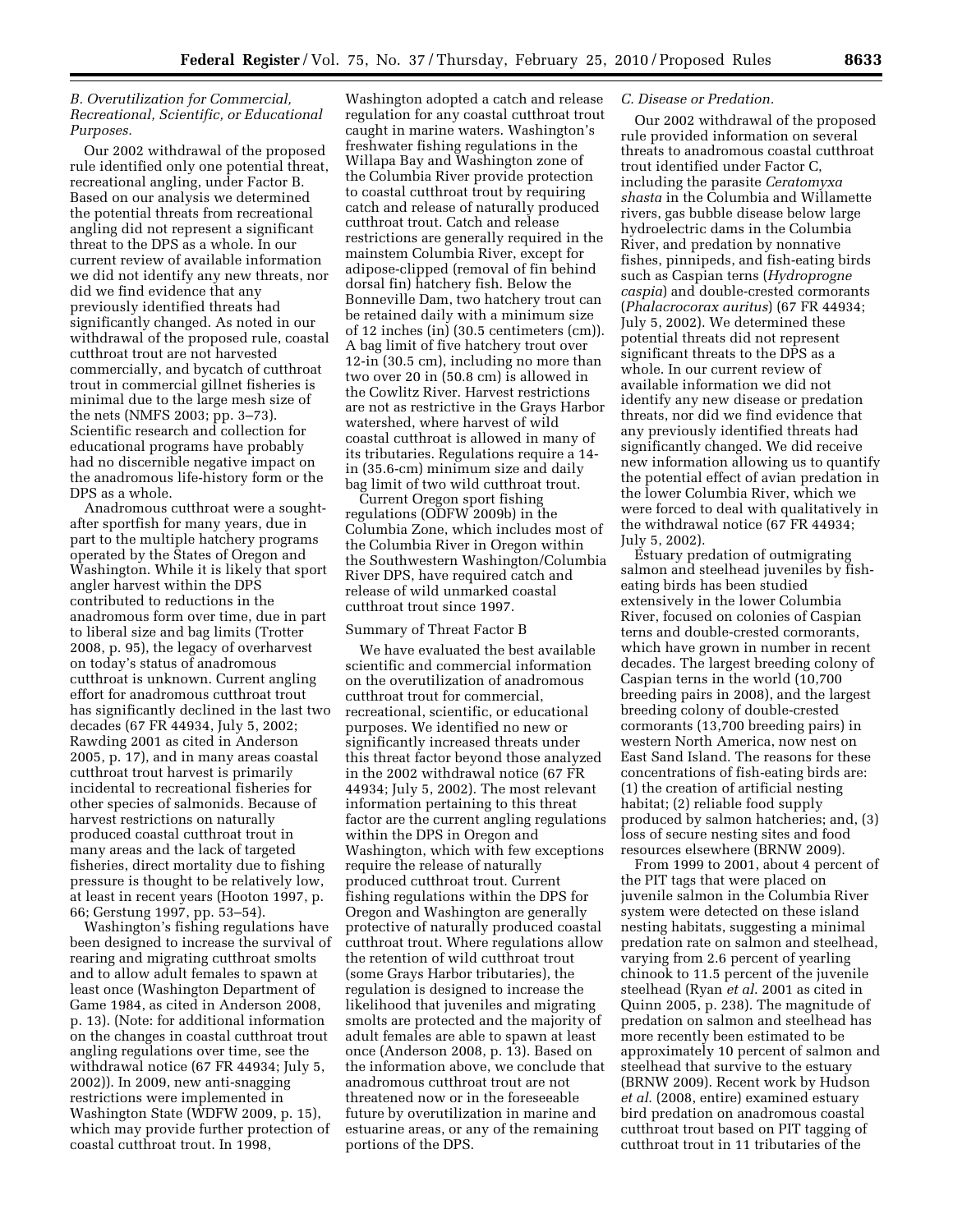Columbia River from 2001 to 2008. Avian mortality was estimated to be 16.6 percent for all cutthroat trout that were tagged. Mortality rates in individual tributaries ranged from 3.7 percent to 24.2 percent.

PIT tags from Bear Creek and Big Creek coastal cutthroat trout were detected on Caspian tern and doublecrested cormorant colonies on East Sand Island during both years of an ODFW study (ODFW 2008, p. 9). Tag detection was not 100 percent efficient, so estimates are conservative. Confirmed mortalities from avian predation made up 5.3 percent of the total outmigrant cutthroat from Big Creek in 2006, 15.4 percent of the Big Creek migrants in 2007, and 14.7 percent of Bear Creek migrants in 2007 (ODFW 2008, p. 9).

The studies by Hudson *et al*. (2008, entire) and ODFW (2008, entire) present new information on impacts to anadromous cutthroat trout from avian predation that was not considered in the withdrawal notice (67 FR 44934; July 5, 2002). Despite the avian predation rates documented in Hudson *et al*. (2008, entire) and ODFW (2008, entire), return rates of adults are similar to or exceed adult return rates for many wild, healthy anadromous salmon and steelhead populations in all but one tributary that was monitored (Bradford 1995, p. 1332; Beckman *et al*. 1999, p. 1130), suggesting avian predation is not a limiting factor for anadromous coastal cutthroat trout.

The USACE initiated a program in 2008 to disperse and relocate the tern and cormorant colonies outside the Columbia Basin to reduce predation impacts on threatened Columbia River salmon and steelhead by creating new nesting habitat in a number of locations along the west coast, including Crump and Summer lakes in southeast Oregon, Fern Ridge Reservoir in the southern Willamette Valley, and in San Francisco Bay, California. Concurrent with the creation of new habitats outside the lower Columbia River estuary, current nesting habitat on East Sand Island is being gradually reduced through vegetation management. Available nesting habitat on East Sand Island in 2009 was reduced by approximately 50 percent from that available in 2008 (BRNW 2009). Nesting by Caspian terns has occurred at the newly created Crump Lake habitat, and evidence from banded birds indicates some of the birds are from the East Sand Island colony. Two newly created islands in Summer Lake are being used by nesting terns. Results from monitoring terns at Crump and Summer lakes indicate initial success. Recent video camera footage revealed that Caspian terns visited

newly created nesting habitat at Fern Ridge Reservoir following the 2009 nesting season. Construction of sites in San Francisco Bay will take place prior to the 2010 nesting season.

While there is evidence that relocation efforts are showing success, fish-eating birds have likely always been present in the marine and estuarine portions of the DPS. Research documenting the extent of the predation on salmon and steelhead, and now on coastal cutthroat trout, has begun to portray the nature of the impact of these predators, but does not serve to explain the full measure of the impact. Though we have some data on bird predation, we have no data to explain what proportion of all predation faced by outmigrating coastal cutthroat trout is bird-caused versus other sources. To determine whether this bird predation presents an extinction risk to anadromous coastal cutthroat trout, we reviewed comments submitted by WDFW (2009, pp. 2–7) on hatchery releases and returns at its Cowlitz River hatchery.

Between brood year 1996 and brood year 2004, the rate of returns of released coastal cutthroat trout 2 years after release ranged from a low of 2.36 percent to a high of 7.41 percent (excluding 2004, when some fish may have been double-counted by mistake). Subsequent to brood year 2004, the broodstock trap was moved, making comparisons between the years before and after the move inappropriate. For brood years 2005 and 2006, return rates were measured at 0.92 percent and 1.77 percent, respectively. The Cowlitz Hatchery has as its program goal to achieve an average 4.71 percent smoltto-adult survival, including harvest and return of up to 5,000 fish at current production levels (WDFW 2005, as cited in Anderson 2008, p. 13). WDFW's submitted comments state that returns for brood years 1998–2006 (excluding 2004) averaged 4.2 percent,  $\pm 1.6$ percent., the range of which includes the program goals for smolt-to-adult survival (Anderson 2008, p. 13).

A 3–year study on the Oregon side of the lower Columbia River estuary documented adult return rates of PIT- or acoustic-tagged coastal cutthroat trout that emigrated from Big Creek and Bear Creek (ODFW 2008, entire). ODFW reports: ''In Big Creek, none of 30 acoustically tagged fish that emigrated in Spring 2006 returned to the stream, and one of 53 PIT and/or acoustic tagged migrants (two percent) returned to the stream after emigrating in Spring 2007. In Bear Creek, 1 of 20 fish (5 percent) returned to the stream from the 2007 acoustic tagged group, and 2 of 25

PIT-tagged fish that were detected emigrating in spring 2008 returned in autumn 2008 (8 percent). One of the two returning fish from Bear Creek returned to Big Creek, however, indicating that some straying among tributaries occurs. Accordingly, it is possible that some tagged fish may have returned to other unmonitored streams.'' In the streams that show returns, the rates of return are consistent with literature reports of smolt-to-adult return ratios among other healthy populations of Pacific salmon species (Bradford 1995, p. 1332, Beckman *et al*. 1999, p. 1130), suggesting that conditions experienced post-emigration in the estuary and marine habitats, including present levels of avian predation, do not present a limiting factor to coastal cutthroat trout.

## Summary of Threat Factor C

We have evaluated the best available scientific and commercial information on the threat of disease and predation. We did not identify any new disease or predation threats to anadromous coastal cutthroat beyond those identified previously in the proposed rule (64 FR 16397; April 5, 1999) or the withdrawal of the proposed rule (67 FR 44934; July 5, 2002). We did receive information allowing us to quantify the potential level of predation by birds. We found no new evidence to suggest previously identified threats under Factor C are significant sources of mortality to anadromous cutthroat in marine and estuarine areas or the DPS as a whole. While the recent work by Hudson *et al*. (2008, entire) confirms that anadromous cutthroat trout, like other migrating fishes in the estuary, are vulnerable to predation by terns and cormorants, the overall impact to the anadromous lifehistory form in the Columbia River is unknown. However, we do know that, despite the avian predation rates documented in Hudson *et al*. (2008, pp. 54–55) and ODFW (2008, p. 9), return rates of adults are similar to or exceed adult return rates for many wild, healthy anadromous salmon and steelhead populations (Bradford 1995, p. 1332, Beckman *et al*. 1999, p. 1130) in all but one tributary that was monitored, suggesting avian predation is not a limiting factor for anadromous coastal cutthroat trout. Fish-eating birds will continue to be, and have always been, present in the marine and estuarine portions of the DPS. Although we expect efforts to redistribute Caspian terns and cormorants may reduce predation impacts on anadromous cutthroat trout in the Columbia River estuary, in the near-term, we expect this source of mortality to continue at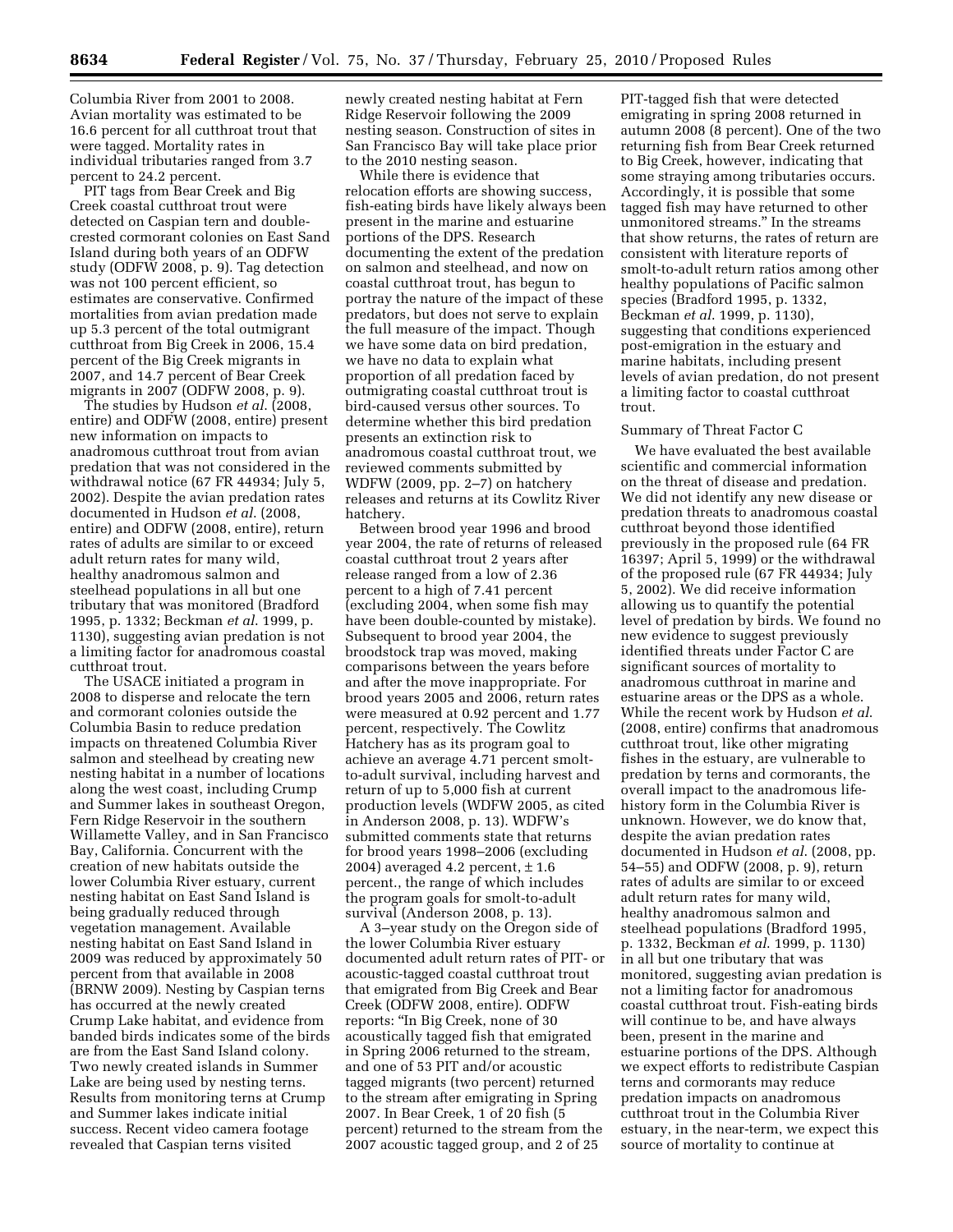current levels. Based on the information above, we conclude that anadromous cutthroat trout are not threatened by disease or predation in marine and estuarine areas, or any of the remaining portions of the DPS.

## *D. The Inadequacy of Existing Regulatory Mechanisms.*

In the 2002 withdrawal of the proposed rule, we concluded that coastal cutthroat trout are not threatened as a result of the inadequacy of existing regulatory mechanisms, including Federal land management practices; Oregon and Washington land use practices; dredge, fill, and in-water construction programs; water quality programs; and hatchery management (67 FR 44934; July 5, 2002). We further noted that many of these regulatory mechanisms were contributing to the recovery of aquatic habitats from degradation that occurred prior to the creation and implementation of many of these State and Federal regulatory mechanisms. Our review of available information indicates that there has been no significant weakening of State and Federal regulatory mechanisms since 2002. Hence, we again conclude that the species is not threatened as a result of inadequacy of regulatory mechanisms.

### Summary of Threat Factor D

Inadequacy of regulatory mechanisms was not identified as a threat in the proposed rule, nor was this considered a significant threat at the time of the withdrawal (2002). Based on our current analysis, we have no evidence that any of the previously identified regulatory mechanisms have been significantly weakened from 2002 to 2009, and several changes during this time have strengthened regulatory mechanisms. Although we believe that our 2002 analysis adequately assessed the role of these existing regulatory mechanisms on coastal cutthroat trout in marine and estuarine environments, we have reassessed their role in these geographic areas, considered any changes from 2002 to 2009, and again conclude that anadromous coastal cutthroat trout are not threatened in marine and estuarine areas, or in any remaining portions of the DPS, by inadequacies in these mechanisms.

## *E. Other Natural or Manmade Factors Affecting Its Continued Existence.*

Under Factor E in the withdrawal of the proposed rule, we assessed the potential threats of climate change, catastrophic natural events, and hybridization to coastal cutthroat trout (67 FR 44934: July 5, 2002). We

concluded from our analysis that none of these factors were anticipated to significantly threaten the Southwestern Washington/Columbia River DPS of coastal cutthroat trout in the foreseeable future. With the exception of climate change, we have no new significant evidence to analyze that would potentially alter our previous conclusion that these factors do not pose a significant threat to coastal cutthroat trout in marine and estuarine areas or the remaining portions of the DPS.

## Climate Change

According to the Climate Impacts Group, an interdisciplinary research group studying the impacts of natural climate variability and global climate change (''global warming'') on the U.S. Pacific Northwest, it is unclear how coastal ocean conditions in the Pacific Northwest will respond to climate change because of the complexity of these systems and the lack of long-term studies (CIG 2009). Considerable research has provided evidence for the likelihood and potential consequences of climate change associated with greenhouse gas emissions. Climate change is anticipated to result in sea level rise, ocean acidification, increased winter precipitation and intensity of storm events, accelerated coastal erosion, and increased water temperatures (OPWG 2006, p. 23). The rate of sea level rise in the Pacific Northwest is projected to be faster than the global average. Sea level rise could result in increased coastal erosion rates and degraded nearshore habitat.

Bottom *et al*. (2005, pp. 80–88) assessed impacts of climate change in the Columbia River Basin. They concluded that the near-term effects of climate change are not large enough to rival the impacts of anthropogenic alterations to the hydrological cycle. Climate change may exacerbate current conditions and conflicts over water supply by increasing demand and decreasing natural flows during the critical spring-freshet period (Hamlet and Lettenmaier 1999, as cited in Bottom *et al*. 2005, p. 80). While physical changes to the near-shore environment appear likely, much remains to be learned about the magnitude, geographic extent, and temporal and spatial patterns of change, and their effects on coastal cutthroat trout.

In this section we summarize new information regarding potential impacts to coastal cutthroat trout in marine environments. New information regarding the condition of the marine environment in Washington and Oregon

includes information regarding harmful algal blooms, dead zones, prey availability and quality, and the potential exacerbation of these conditions from climate change.

### California Current System

The California Current System (CCS) extends about 190 mi (~300 km) offshore from southern British Columbia, Canada, to Baja California, Mexico, and is dominated by a southward surface current of colder water from the north Pacific (Miller *et al*. 1999, p. 1; Dailey *et al*. 1993, as cited in USFWS 2009b, p. 34). The system is characterized by upwelling, particularly in spring-summer. This is an oceanographic phenomenon involving wind-driven movement of dense, cooler, and usually nutrient-rich water towards the ocean surface, which replaces warmer and usually nutrient-depleted surface water (Smith 1983, as cited in USFWS 2009b, p. 34). Coastal upwelling replenishes nutrients near the surface where photosynthesis occurs, resulting in increased productivity (Batchelder *et al*. 2002, as cited in USFWS 2009b, p. 35).

The CCS is affected by El Nixntilde;o-Southern Oscillation (ENSO) and Pacific Decadal Oscillation climatic processes. ENSO is used to describe periodic changes, typically lasting 1 to 2 years, in air-sea interaction in the equatorial Pacific Ocean region. El Nixntilde;o events (warm-water events) result in increased sea-surface temperatures, reduced flow of eastern boundary currents such as the CCS, and reduced coastal upwelling (Norton and McLain 1994, pp. 16,019–16,030; Schwing *et al*. 2006, as cited in USFWS 2009b, p. 35). La Nixntilde;a events (cold-water events) produce effects in the northeast Pacific Ocean that tend to be the reverse of those during El Nixntilde;o events, resulting in colder, more-nutrient rich waters than usual, due to strong upwelling-favorable winds and cold waters near the surface due to a shallow thermocline (zone of rapid temperature change in the water column that typically separates warm water above from cold water below) (Murphree and Reynolds 1995, p. 52; Oedekoven *et al*. 2001, as cited in USFWS 2009b, p. 35).

In addition to climate events such as El Nixntilde;o and La Nixntilde;a, the mid-latitude Pacific Ocean experiences warm and cool phases that occur on decadal time scales (Mantua 2000, as cited in USFWS 2009b, p. 35). The term ''Pacific Decadal Oscillation'' was coined to describe long-term climate variability in the Pacific Ocean, in which there are observed warm and cool phases, or ''regime shifts'' (Mantua *et al*. 1997, pp.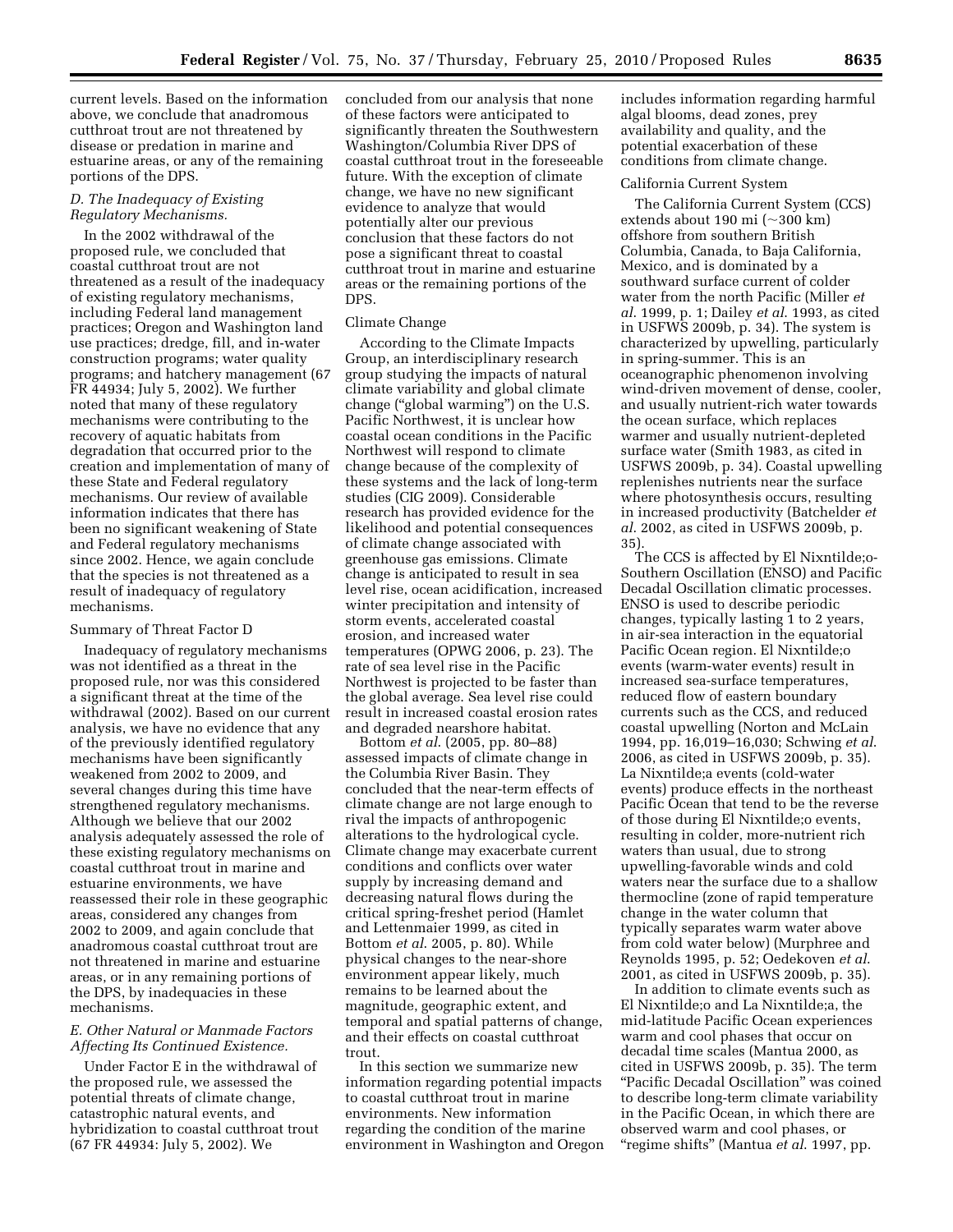1069–1079; Mantua 2000, as cited in USFWS 2009b, p. 35). Recently, the North Pacific Gyre Oscillation concept was developed to help explain the basis for the changing Pacific Decadal Oscillation patterns in the northeast Pacific (Ceballos *et al*. 2009, as cited in USFWS 2009b, p. 35).

Should climate change affect the timing, variability, and/or magnitude of coastal upwelling in the species' range, it could negatively affect coastal cutthroat trout and prey resources. The available information is equivocal, with studies to date reaching different conclusions on whether such upwelling changes are expected. Bakun (1990, as cited in USFWS 2009b, p. 43) outlined a physical mechanism by which coastal upwelling should intensify under global warming. While Bakun's mechanism has received much support, and is based on simple physical principles, two other modeling studies have predicted little change in the magnitude and seasonality of upwelling in the next century (Mote and Mantua 2002; Mote *et al*. 2008, as cited in USFWS 2009b, p. 43). The differing predictions of ocean conditions and changes in upwelling patterns due to climate change prevent an informative threat assessment to coastal cutthroat trout. We, therefore, have no information at this time indicating that climate change poses a significant threat to anadromous coastal cutthroat trout in the marine and estuarine areas, or any remaining areas of the DPS, within the foreseeable future.

### Harmful Algal Blooms and Biotoxins

Some algal species cause harm to animals and the environment through toxin production or excessive growth. These algal species are known as harmful algae and can include microalgae that live suspended in the water or macroalgae that live attached to plants or other substrates. Harmful algal blooms are a natural phenomenon, but human activities are thought to contribute to the increased frequency of some of these, e.g., increased nutrient loading is a factor that contributes to increased occurrence of high biomass harmful algal blooms (Lopez *et al*. 2008, as cited in USFWS 2009b, p. 36). All coastal States in the United States have experienced harmful algal bloom events and ''it is generally believed that the frequency and distribution of [harmful algal blooms] and their impacts have increased considerably in recent years'' (Lopez *et al*. 2008, as cited in USFWS 2009b, p. 36).

The consequences of harmful algal blooms can include the death of whales, sea lions, dolphins, manatees, sea

turtles, birds, fish, and invertebrates from direct exposure to toxins; exposure to toxins via contaminated food, water, or aerosols; damaged gills; and starvation due to low or poor food quality (Lopez *et al*. 2008, as cited in USFWS 2009b, p. 36). Ecosystems can be degraded through the formation of such large blooms that they alter habitat quality through overgrowth, shading, or oxygen depletion (see dead zone section below). In addition, mortalities from harmful algal blooms can degrade habitat quality indirectly through altered food webs or hypoxic (low oxygen) events caused by the decay of dead animals (Lopez *et al*. 2008, as cited in USFWS 2009b, p. 36).

Blooms of *Heterosigma akashiwo*, a raphidophyte known to kill fish have been documented in the Pacific Northwest annually since the 1960s and blooms of *Chanttonella*, another raphidophyte, have also killed fish along the Pacific coast. Macroalgal blooms along Washington's coast harm seagrasses, fish, and invertebrates due to hypoxia and potentially due to the production of bioactive compounds (Lopez *et al*. 2008, as cited in USFWS 2009b, p. 37). These blooms may reduce survival of coastal cutthroat trout through exposure to toxins, reducing habitat, and reducing the quality and quantity of prey species. We have no information at this time documenting the effect of these blooms on coastal cutthroat trout, prey species, or foraging habitat in the marine environment within the DPS, or to suggest that these blooms pose a significant threat to anadromous coastal cutthroat trout in the marine and estuarine areas of the DPS within the foreseeable future.

## Dead Zones

Ecosystems can be degraded through the formation of such large algal blooms that they alter habitat quality through overgrowth, shading, or oxygen depletion (hypoxia or anoxia) (Lopez *et al*. 2008, as cited in USFWS 2009b, p. 38). Hypoxia or anoxia (low or no dissolved oxygen) can suffocate fish and bottom-dwelling organisms and can sometimes lead to hydrogen sulfide poisoning (Lopez *et al*. 2008, p. 22; Grantham *et al*. 2004, p. 750; Chan *et al*. 2008, as cited in USFWS 2009b, p. 38). In addition, mortality from harmful algal blooms can degrade habitat quality indirectly through altered food webs or hypoxic events caused by the decay of dead animals (Lopez *et al*. 2008, as cited in USFWS 2009b, p. 38). Hypoxic and anoxic events along the Pacific Coast can also be caused by large-scale changes in ocean conditions on nearshore upwelling ecosystem dynamics.

Upwelling is part of the California Current coastal ecosystem, but typically, northerly winds alternate throughout the summer with southerly winds. The wind shifts suppress upwelling, mix the water, and prevent nutrient overload. However, every summer since 2002, the Oregon Coast has experienced a hypoxic/anoxic event (also referred to as ''dead zone'') (Grantham *et al*. 2004; Chan *et al*. 2008, as cited in USFWS 2009b, p. 38), due to changes in typical summer wind patterns along with upwelling of nutrient-rich, but oxygenpoor, waters.

While hypoxic conditions are known to be related to upwelling events, the hypoxic events off Oregon's coast extend from the shallowest reaches (inshore of 30 meter (98 feet) isobath) to the nearshore stations (1.2 to 3.1 mi (2 to 5 km) offshore), which is unusual. Further complicating matters, phytoplankton are two to three times more abundant during these hypoxic events, resulting in increased respiration (expiration of carbon dioxide), which exacerbates the dissolved oxygen deficits (Grantham *et al*. 2004, as cited in USFWS 2009b, p. 38). The severe hypoxic event in 2006 extended into Washington at least as far north as the Quinault River and affected crabs in pots at depths of about 45 to 90 ft (14 to 27m). In addition to unusual summer wind patterns, researchers are also interested in large phytoplankton blooms that occur in the late spring and early summer in the waters off Washington and Vancouver Island. The large blooms in the north might explain why waters off the Oregon coast that now upwell at the coastal shelf break are unusually low in oxygen. The change in wind patterns and the response of the marine ecosystem may be an interlude in a natural cycle or may signal a more permanent shift in the regional climate and the health of the ecosystem (Chan *et al*. 2008, as cited in USFWS 2009b, p. 38).

These seasonal dead zones begin as early as June and typically end in September, times when coastal cutthroat trout are present in nearshore and marine environments. It is unclear how far offshore coastal cutthroat trout migrate; those entering nearshore waters reportedly move moderate distances along the shoreline. These hypoxic events in Oregon and Washington may occur within the marine areas used by coastal cutthroat trout and avoidance of these areas may impact migratory patterns. In addition, dead zones can result in significant mortality of fish and invertebrates (Grantham *et al*. 2004; Chan *et al*. 2008 as cited in USFWS 2009b, p. 39). Reduction of these species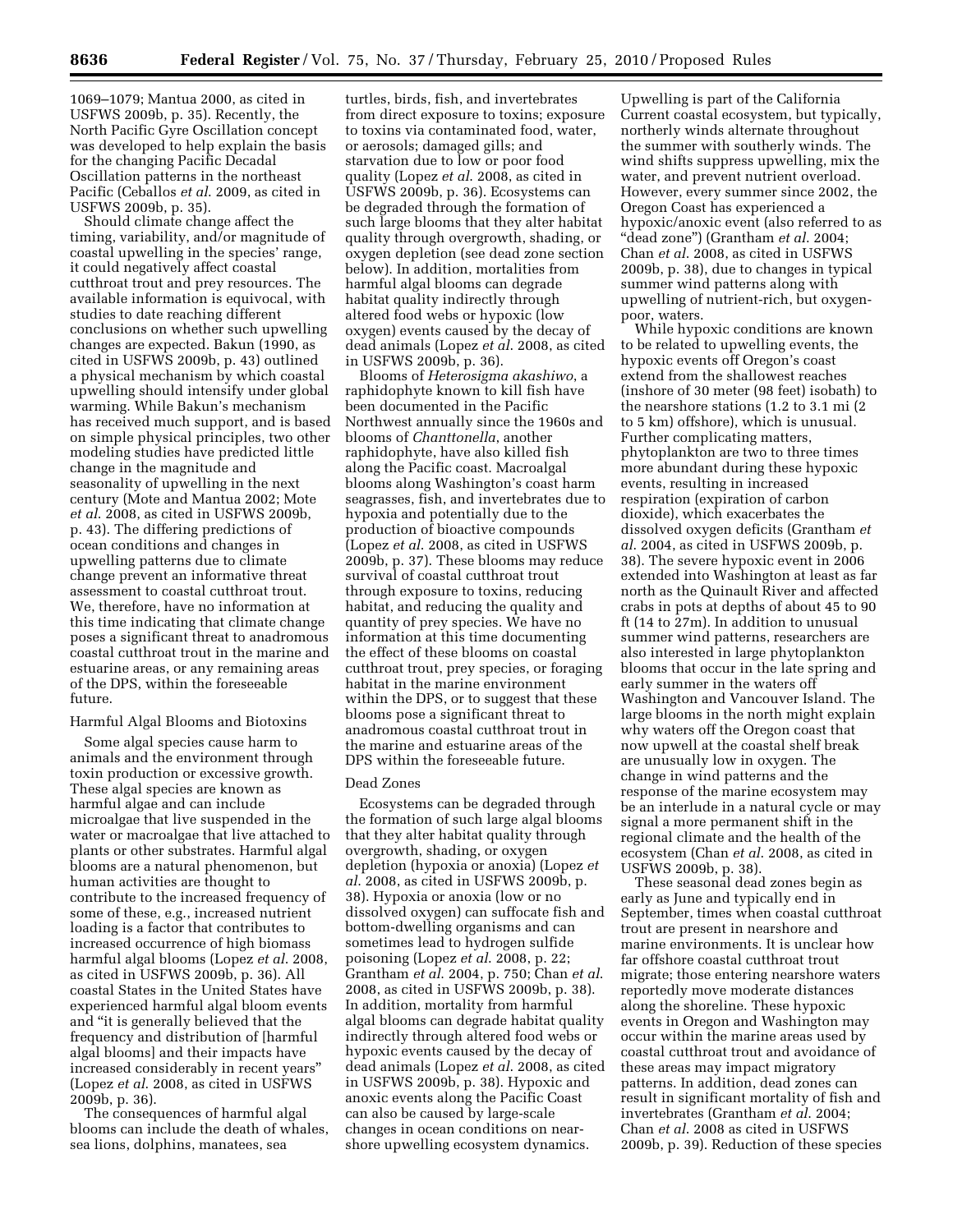may contribute to low quality and quantity of prey for coastal cutthroat trout. However, we have no information at this time documenting the effects of dead zones on coastal cutthroat trout migration or prey availability.

#### Summary of Threat Factor E

Although climate change will undoubtedly impact ocean productivity as well as estuary and freshwater habitats, the likely effects to anadromous cutthroat trout and the DPS as a whole are uncertain. At this point we have no information that allows us to make a reliable projection of climate change effects on coastal cutthroat trout within the foreseeable future. We note that coastal cutthroat trout are habitat generalists and, like other generalist species, may be less vulnerable to changing environmental conditions brought on by climate change compared to other species that have a narrower range of habitat requirements (Foden *et al*. 2008, p. 3). As discussed above, we also assessed the potential threats of catastrophic natural events and hybridization under Factor E in the 2002 withdrawal of the proposed rule (67 FR 44934: July 5, 2002). However, as we have no new information to analyze regarding these threats, we consider our previous assessment as still representing the best available information on these subjects. Therefore, we reaffirm our original conclusion that catastrophic natural events and hybridization do not pose a significant threat to coastal cutthroat trout.

We have evaluated the best available scientific and commercial information on natural or manmade factors affecting its continued existence, and we conclude that anadromous cutthroat trout are not threatened in marine and estuarine areas, or any of the remaining portions of the DPS, by climate change, potential catastrophic natural events, or hybridization.

## **Finding**

Based on the remand of the withdrawal of the proposed rule and the direction provided by the Court, we have reassessed our previous analysis to focus on anadromous cutthroat trout in the marine and estuarine portion of the DPS. We relied heavily on our past analysis in order to make a new finding for several reasons. Our previous analysis was comprehensive and included an assessment of threats to anadromous cutthroat upon which we could build. Also, we found that threats have not significantly changed between the date of the withdrawal and now. It was logical to compare the threats we previously identified to any change in

threats now or how we projected those threats into the foreseeable future, and to consider whether any new threats have been identified since our last status determination. In this analysis, we have, therefore, considered all information previously evaluated in the 2002 withdrawal notice (67 FR 44934; July 5, 2002), as well as any new information that has become available since that time.

Although 7 years have passed since our withdrawal of the proposed rule, we have little new information available to further assess current status and trend of anadromous cutthroat trout in the Columbia River, Grays Harbor or Willapa Bay watersheds, and marine areas. Although not reflective of a trend, new information on emigration of cutthroat juveniles from lower Columbia River tributaries in both Oregon and Washington indicates tributaries that are monitored for cutthroat trout are still delivering anadromous smolts to the estuary and that adults are returning at rates that are similar to healthy salmon and steelhead populations (ODFW 2008, entire; Johnson *et al*. 2008, entire; Zydlewski *et al*. 2008, entire; Hudson *et al*. 2008, entire; Bradford 1995, p. 1332; Beckman *et al*. 1999 p. 1130). New information from ODFW (2008, entire) provides additional evidence that resident cutthroat trout isolated above long-standing anthropogenic barriers still produce anadromous smolts. This suggests that, to the extent that there is a hereditary basis for life history, it is not lost rapidly even under strong selection against the anadromous form.

We have no evidence of any new significant threats or significant changes in previously identified threats to anadromous cutthroat trout, though we now have additional quantitative information on predation by Caspian terns and cormorants in the lower estuary at East Sand Island. While we acknowledge that avian predation is a source of mortality for anadromous cutthroat trout, its overall impact to anadromous cutthroat trout is unknown. However, we have no evidence to suggest it is a limiting factor. Trends of returning hatchery and naturally produced cutthroat trout at Cowlitz Hatchery have been relatively stable in recent years, suggesting that the large releases of anadromous cutthroat smolts are not being significantly impacted by avian predation. Furthermore, USACE is seeking to reduce this impact. The goal of the program is to reduce the size of the Caspian tern colony by half by 2015. Early results of the USACE's relocation program for Caspian terns, as well as the concurrent program to reduce suitable

nesting habitat on East Sand Island, are encouraging.

Future climate change will undoubtedly impact aquatic habitat and aquatic species in the lower Columbia River, and few species will be unaffected. However, coastal cutthroat trout, because of their complex lifehistory diversity, may be better equipped than many salmonids to handle the environmental stochasticity we may expect to see under future climate change. This fact underscores the importance of conserving and restoring the life-history diversity present in this complex subspecies.

The Columbia River estuary and plume, as well as Willapa Bay and Grays Harbor estuaries, have undergone significant alteration from historical conditions, which has likely reduced the amount and quality of habitat for anadromous coastal cutthroat trout. Despite these altered conditions, anadromous cutthroat continue to persist in the DPS. New information documents the prevalence of outmigrating coastal cutthroat smolts, even above long-standing artificial barriers, from many tributaries of the lower Columbia River, which supports the continued existence of the anadromous life-history form. Although numbers of anadromous coastal cutthroat trout may be lower than they have been historically, the limited information available on trends in anadromous coastal cutthroat trout does not suggest an ongoing decline, or the existence of significant limiting factors to anadromous coastal cutthroat trout.

Projects such as proposed LNG terminals and completion and maintenance of the Columbia River Channel Improvement Project may cause short-term and low-level impacts now and in the foreseeable future to anadromous cutthroat trout and their habitat. However, we do not believe these potential impacts constitute a significant threat because of the adequacy of current regulatory mechanisms and limited project scope relative to available habitat. In Willapa Bay, shellfish aquaculture and the use of carbaryl to control burrowing shrimp in shellfish aquaculture has been shown through lab studies to potentially impact coastal cutthroat trout, but we lack information to suggest these have caused declines in anadromous cutthroat trout; in addition, the areas affected are small compared to available habitat. Given the adequacy of current regulatory mechanisms and the restoration actions that have occurred, as well as those under way, we conclude the overall baseline habitat condition of the Columbia River estuary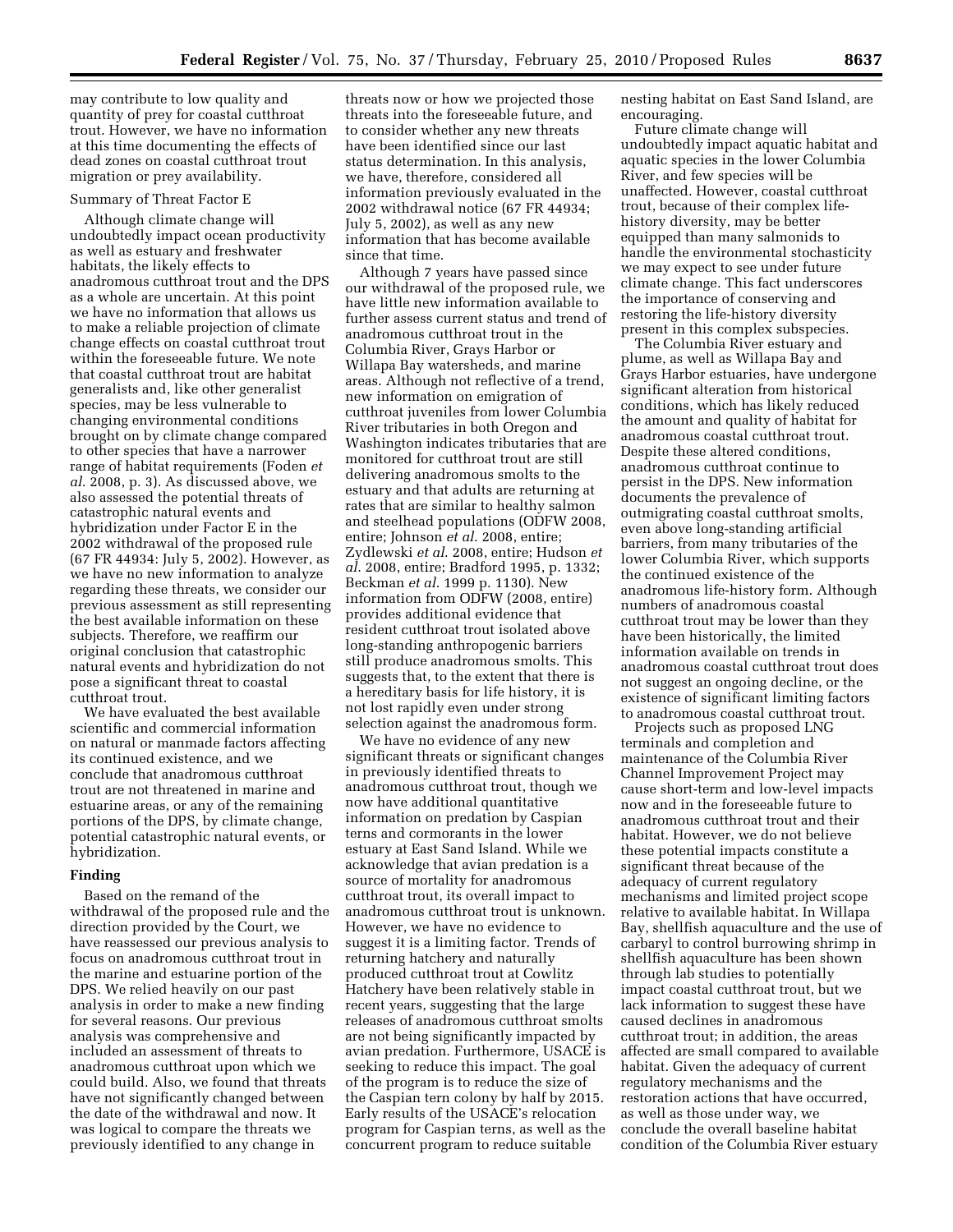is likely on a positive trajectory. Based on our evaluation of the best available scientific and commercial information, we have, therefore, determined anadromous cutthroat trout are not threatened by destruction, modification, or curtailment of their habitat or range in marine and estuarine areas, or the DPS as a whole.

We have evaluated the best available scientific and commercial information on the overutilization of anadromous cutthroat trout for commercial, recreational, scientific, or educational purposes. We identified no new or significantly increased threats under this threat factor beyond those analyzed in the 2002 withdrawal. We, therefore, conclude that anadromous cutthroat trout are not threatened now or in the foreseeable future by overutilization in marine and estuarine areas, or any of the remaining portions of the DPS.

While recent studies confirm that anadromous cutthroat trout, like other migrating fishes in the estuary, are vulnerable to predation by terns and cormorants, the overall impact to the anadromous life-history form in the Columbia River is unknown. However, we do know that, despite the avian predation rates documented in recent studies, return rates of adults are similar to or exceed adult return rates for many wild, healthy anadromous salmon and steelhead populations, suggesting that avian predation is not a limiting factor for anadromous coastal cutthroat trout. We previously determined that potential threats due to disease did not represent significant threats to the DPS as a whole. In our current review of available information we did not identify any new disease threats, nor did we find evidence that any previously identified threats had significantly changed. We, therefore, conclude that anadromous cutthroat trout are not threatened by disease or predation in marine and estuarine areas, or any of the remaining portions of the DPS.

Few regulatory mechanisms were identified as a threat in the proposed rule and none were considered a significant threat at the time of the withdrawal (2002). Based on our current analysis, we have no evidence that any of the previously identified regulatory mechanisms have been significantly weakened from 2002 to 2009, and several changes during this time have strengthened regulatory mechanisms. We, therefore, conclude that anadromous coastal cutthroat trout are not threatened in marine and estuarine areas, and in the remaining portions of the DPS by inadequacies in regulatory mechanisms.

Although climate change will undoubtedly impact ocean productivity as well as estuary and freshwater habitats, the likely effects to anadromous cutthroat trout and the DPS as a whole, are uncertain. Equivocal projections of future conditions do not allow for a reliable prediction of the effects of climate change on the DPS. Coastal cutthroat trout are habitat generalists and, like other generalists, may be less impacted due to changing environmental conditions brought on by climate change and, therefore, more resilient compared to other species that have a narrower range of habitat. We have no new information available that would alter our previous conclusion from the 2002 withdrawal notice that potential catastrophic events and hybridization do not pose a significant threat to coastal cutthroat trout (67 FR 44934; July 5, 2002). We have evaluated the best available scientific and commercial information on natural or manmade factors affecting its continued existence, and we conclude that anadromous cutthroat trout are not threatened in marine and estuarine areas, nor in any of the remaining portions of the DPS, by climate change, potential catostrophic natural events, or hybridization.

Although marine habitats comprise a significant portion (about 90 percent) of the combined marine and estuarine analysis area, we found no information on threats specific to anadromous coastal cutthroat trout or similar fish species in marine habitats. The new information that is available primarily addresses the potential effects of climate change on marine habitat such as seasonal upwelling, El Nixntilde;o and La Nixntilde;a events, near-shore dead zones, and harmful algal blooms (see discussion under Threat Factor E). These events influence primary productivity and thus likely influence the forage base and overall productivity of these marine environments for anadromous coastal cutthroat trout. However, the degree to which these events are impacted now and in the foreseeable future by climate change is uncertain, as are the subsequent potential impacts to anadromous cutthroat trout. Although we acknowledge uncertainty around the potential impacts of climate change, the limited information available on threats to marine habitats within the analysis area does not suggest that current or future conditions represent a threat to anadromous coastal cutthroat trout.

It is also helpful to note that, while we have no evidence of potential threats in marine areas, but do know of some potential threats in estuarine areas,

based on estuary utilization information from the Columbia River, it appears the vast majority of anadromous coastal cutthroat trout rely less on estuarine habitat than on marine habitat. The degree of this reliance on the estuary varies over the life of an individual fish. New information on coastal cutthroat trout movement from the Columbia River estuary suggests anadromous coastal cutthroat trout on their first outmigration use the estuary largely as a migration corridor only, and spend relatively little time exposed to those threats that may exist in estuarine areas. These younger fish are the ones most susceptible to the types of threats described, but their limited exposure to these threats on their way to marine habitats reduces the likelihood of a response, so such exposure is not likely a limiting factor.

Those anadromous coastal cutthroat trout that return from marine habitats exhibit more extensive use of the estuary than is typical for a first year outmigrant. However, at the older age and larger size they have reached after spawning, they are also generally less vulnerable to potential estuarine threats. Therefore, in the marine areas that comprise 90 percent of the analysis area, we see few if any potential threats specific to anadromous coastal cutthroat trout. In the remaining 10 percent of the analysis area, a small percentage of anadromous coastal cutthroat trout are exposed to, but are less susceptible to, the potential or known estuarine threats.

We have carefully considered the best scientific and commercial information available regarding the status of and threats to coastal cutthroat trout in the marine and estuarine portions of the Southwestern Washington/Columbia River DPS. On the basis of our review and analysis of the five threat factors considered under section 4(a)(1) of the Act, we have concluded that anadromous cutthroat trout are not threatened or endangered in the marine and estuarine portions of the Southwestern Washington/ Columbia River DPS. As stated earlier, to be considered a significant portion of the range that may warrant the protections of the Act, there must be substantial information indicating that both (i) the portions are significant and (ii) the species is in danger of extinction there or is likely to become so within the foreseeable future. Both questions must be answered in the affirmative. Since we have determined that the marine and estuarine areas of the DPS (i.e., the portion of the DPS' range under consideration) are not threatened, then we have determined that the marine and estuarine areas of the DPS do not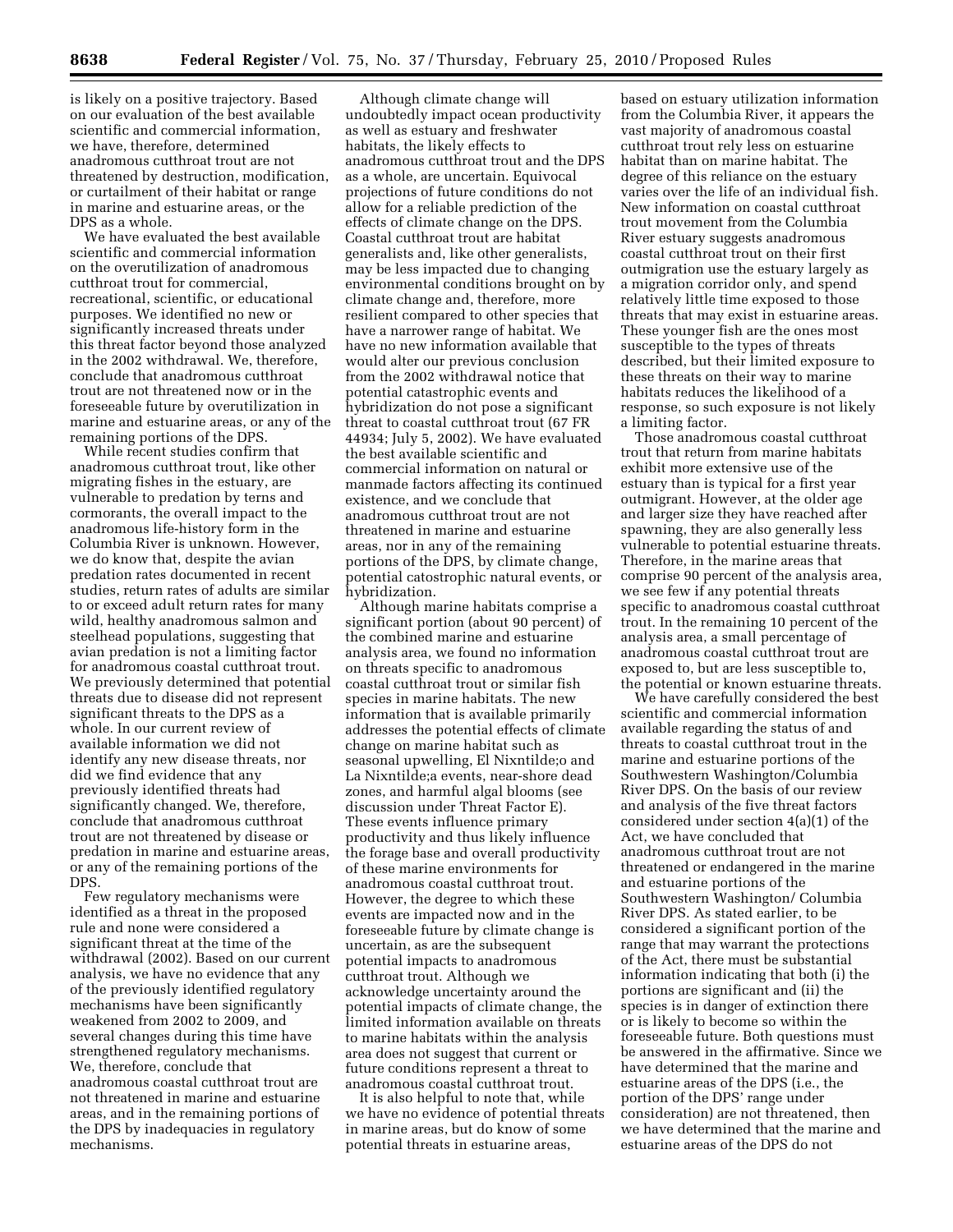warrant the protections of the Act. Furthermore, we have reviewed the comments received for indications of significant changes in threats to coastal cutthroat trout throughout the Southwestern Washington/Columbia River DPS, and concluded there is no new indication that coastal cutthroat trout are threatened or endangered in any other portions of the DPS or the DPS as a whole.

Therefore, based on the lack of significant present or foreseeable threats, we have determined that the Southwestern Washington/Columbia River DPS of coastal cutthroat trout is not likely to become in danger of extinction in the foreseeable future throughout all or a significant portion of its range, including the marine and estuarine areas of the DPS, and, therefore, does not meet the Act's definition of a threatened or endangered species. Consequently, we withdraw our April 5, 1999, proposed rule to list the Southwestern Washington/Columbia River DPS as threatened (64 FR 16397; April 5, 1999).

## **Current and Future Conservation Actions**

While the following information did not contribute to our determination, we believe it is worthwhile to highlight current and planned conservation efforts for coastal cutthroat trout.

In the 2002 withdrawal of the proposed rule, we committed to providing technical assistance to Federal, State, and other entities to encourage them to address the conservation needs of coastal cutthroat trout. We committed to work with these agencies and entities to collect additional biological information, monitor the status of coastal cutthroat trout, and monitor the progress of conservation efforts for the DPS (67 FR 44934; July 5, 2002).

The Service initiated efforts in 2003 to involve the States in development and implementation of a multi-state coastal cutthroat trout conservation strategy. Meetings with ODFW resulted in a Memorandum of Understanding (MOU) signed in January 2005 (Goodson 2008, pp. 9–10). Three products to be accomplished under the MOU included: (1) a cooperative coastal cutthroat trout research, monitoring, and evaluation (RM&E) plan, to be implemented under the Oregon Plan for Salmon and Watersheds and ODFW's Native Fish Conservation Policy; (2) a coastal cutthroat trout conservation plan, developed via ODFW's Native Fish Conservation Policy; and, (3) a Conservation Agreement between the Service and ODFW to specifically

identify the RM&E and conservation actions and responsibilities necessary to conserve coastal cutthroat trout in Oregon. The risk assessments identified in the 2005 Native Fish Status Report (ODFW 2005) were used to set conservation plan priorities under the Native Fish Conservation Policy (OAR 635-007-0505(3)). Monitoring of coastal cutthroat trout has been incorporated into existing ODFW programs, although it does not encompass all coastal cutthroat trout habitat (K. Goodson, pers. comm. 2009).

The 2005 Coastal Cutthroat Trout Symposium was held in Port Townsend, Washington, with major support provided by the Service, Oregon Chapter of the American Fisheries Society, and the Pacific States Marine Fisheries Commission (PSMFC). The objectives of the symposium were to: (1) update coastal cutthroat trout information presented during the 1995 symposium in Reedsport, Oregon; (2) enhance knowledge on all facets of coastal cutthroat trout life history and ecology; (3) provide a current assessment of the range-wide status of coastal cutthroat trout populations; and, (4) encourage development of a coordinated range-wide coastal cutthroat trout conservation and monitoring plan (Young *et al*. 2008, p. xi). The Service's presentation encouraged the exploration of opportunities to speed implementation of conservation strategies through the newly formed Western Native Trout Initiative (WNTI) partnership (Finn *et al*. 2008, p. 134). The partnership is funded by a multi-state grant issued through the Association of Fish and Wildlife Agencies. The 17 species and subspecies covered by WNTI are divided into 5 geographically based groups. The Northwest Group focuses on bull trout and coastal cutthroat trout. WNTI is seen as a way not only to address funding the development of conservation plans and actions, but also an opportunity to raise the visibility of coastal cutthroat trout (K. Griswold, pers. comm. 2009).

Following the 2005 symposium and inclusion of coastal cutthroat trout in WNTI, a working group composed of experts throughout the range of coastal cutthroat trout was formed, known as the Coastal Cutthroat Trout Interagency Committee (Committee). The Committee is composed of State wildlife agency representatives from the western States and British Columbia, Federal agencies (Service, U.S. Bureau of Land Management, U.S. Forest Service, and U.S. Geologic Survey), and the Northwest Indian Fisheries Commission; the Committee is

sponsored by the PSMFC (K. Griswold, pers. comm. 2009). The Committee was formalized in 2006, and identified the goal of ''developing a consistent framework to help guide and prioritize conservation, management, research, and restoration of coastal cutthroat trout throughout their native range'' (Griswold 2008, p. 169).

In pursuit of their goal, the Committee has sponsored two workshops; the latest focusing on monitoring needs was held in 2007. As a result of that workshop, the Committee initiated a database project whereby information about the distribution, abundance, and diversity of coastal cutthroat trout could be housed and shared. The project has three current products: (1) a searchable library housed within PSMFC's StreamNet Library; (2) a database with an initial focus on documented occurrence; and, (3) an interactive webbased map to display documented occurrence (K. Griswold, pers. comm. 2009). Work has also started on a draft outline of a coastal cutthroat trout conservation plan, which includes a section addressing research, monitoring, and evaluation.

### **Summary of Comments and Recommendations**

To ensure that any action resulting from the request for information is based on the best scientific and commercial data available, we solicited comments or suggestions from the public, other concerned governmental agencies, the scientific community, industry, or any other interested parties. We particularly sought comments concerning:

(1) Information on those marine and estuarine areas that could potentially constitute a significant portion of the range of the Southwestern Washington/ Columbia River DPS of the coastal cutthroat trout, and the suggested boundaries of those areas;

(2) Information on whether and why those marine and estuarine areas constitute a significant portion of the range of the Southwestern Washington/ Columbia River DPS of coastal cutthroat trout as defined by sections 3(6) or 3(20) of the Act;

(3) Other information on the status, distribution, population trends, abundance, habitat conditions, or threats specific to those marine and estuarine areas that could constitute a significant portion of the range of the Southwestern Washington/Columbia River DPS of coastal cutthroat trout; and

(4) Information on the effects of potential threat factors that are the basis for a species' listing determination under section 4(a)(1) of the Act (16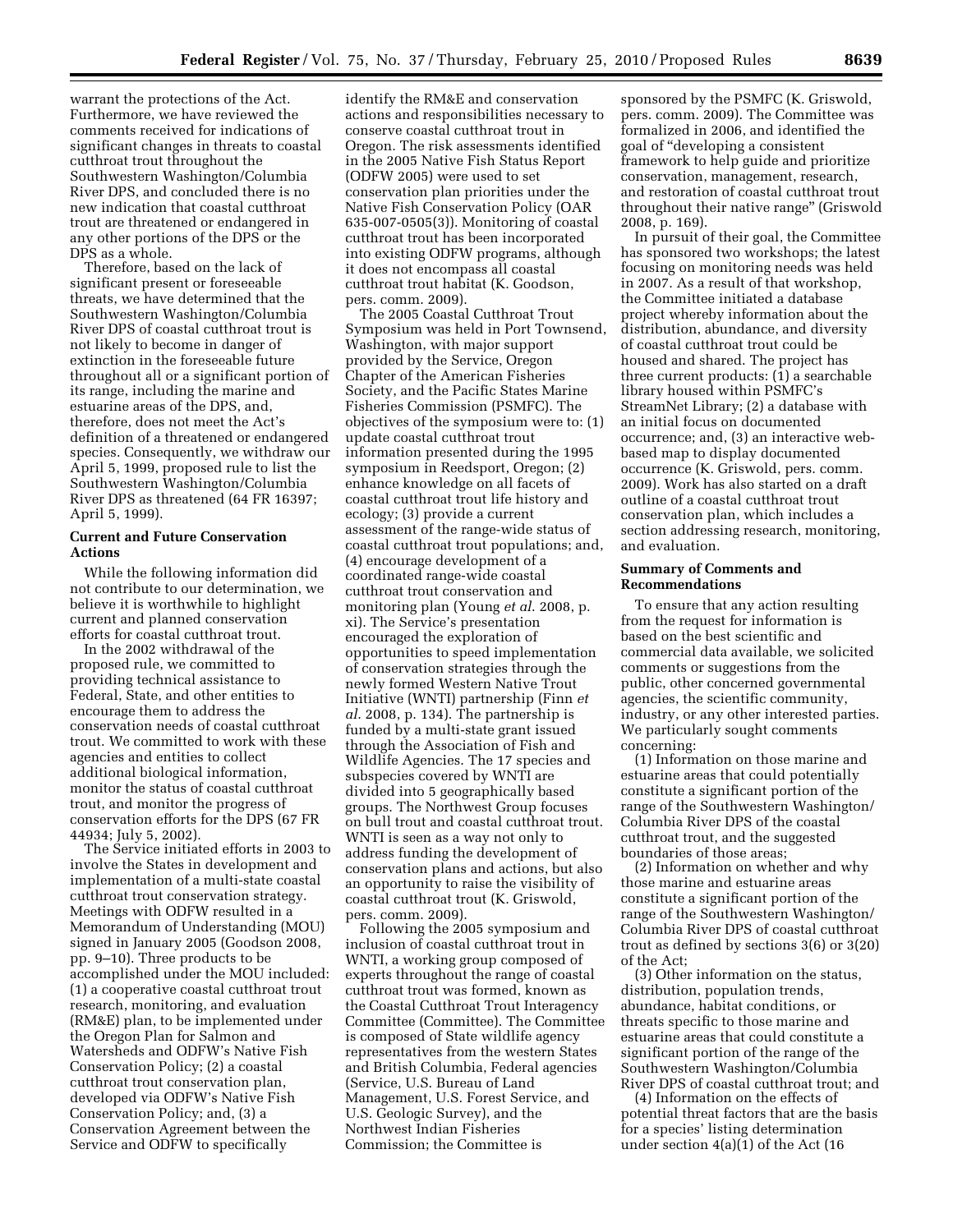U.S.C. 1531 *et seq.*; the "five listing factors'') specifically with respect to those marine and estuarine areas of the Southwestern Washington/Columbia River DPS of coastal cutthroat trout. The five listing factors considered under the Act are:

(a) The present or threatened destruction, modification, or curtailment of the species' habitat or range;

(b) Overutilization for commercial, recreational, scientific, or educational purposes;

(c) Disease or predation;

(d) The inadequacy of existing regulatory mechanisms; and,

(e) Other natural or manmade factors affecting its continued existence.

In the reopening of public comment (74 FR 12297; March 24, 2009), we defined "estuary" to mean a semienclosed coastal body of water that has a free connection with the open sea and within which sea water is measurably diluted with fresh water derived from land drainage (Lauff 1967, as cited in ISAB 2000, p. 2). All interested parties were requested to submit factual reports or information on the marine and estuarine areas of the Southwestern Washington/Columbia River DPS of coastal cutthroat trout with particular regard to whether these areas constitute a significant portion of the range of the DPS under the Act, and if so, whether the subspecies is threatened or endangered in those areas.

Additionally, we contacted appropriate Federal and State agencies, county governments, scientific organizations, and other interested parties and requested comment, pursuant to section 4(b)(5)(A) of the Act. During the comment period, a total of four comment letters were submitted from government agencies, organizations, or individuals. Specifically, comment letters were submitted by the States of Oregon and Washington, from one individual, and from the Center for Biological Diversity. The following is a summary of substantive issues that were identified within the comments received and our response to each issue.

# **Comments from the States of Oregon and Washington**

Representatives of both the Oregon Department of Fish and Wildlife (ODFW) and the Washington Department of Fish and Wildlife (WDFW) submitted comment letters in response to the request for comments. The ODFW comments provided updated biological information on studies conducted by, or in conjunction with, ODFW, as well as ODFW's opinion that

the lower Columbia River estuary ''may be considered a significant portion of the range'' of the DPS, although no statement was made about the rest of the estuarine and marine areas of the DPS. The ODFW comments also stated that ''[w]e do not feel the coastal cutthroat trout in the lower Columbia River estuary are threatened at this time due to their fairly wide distribution in the tributaries of the Columbia River and the fact that many of the threats facing them are being addressed in salmon recovery efforts'' (ODFW 2009a, p. 7).

The WDFW provided summarized data and a number of citations for recent coastal cutthroat trout studies, and stated that ''marine and estuarine habitat is vital for the individual cutthroat trout that utilize this habitat for foraging'' but that ''[e]xisting information on abundance and size at return of the seagoing cutthroat trout of the [DPS] does not indicate that these fish are at risk of becoming endangered (WDFW 2009, p. 1).'' We have considered all data submitted by ODFW and WDFW in our analysis. In one instance, a comment raised made by the ODFW was similar to those of others who commented; we responded to this comment in the Public Comments section below with attribution.

#### **Public Comments**

*Comment 1*: Several commenters, including the State of Oregon, suggested our definition of estuary is too limited and that we should consider the estuary as areas under tidal influence, not just areas of saltwater intrusion.

*Our Response*: Although there are many accepted definitions of the term estuary, we chose to use the definition by Lauff (1967, as cited in ISAB 2000, p. 2) that describes an estuary as a semienclosed coastal body of water that has a free connection with the open sea and within which sea water is measurably diluted with fresh water derived from land drainage. This definition is consistent with how we have used this term since publication of the proposed rule in 1999 (64 FR 16397; April 5, 1999), and parallels the life-history terminology that coastal cutthroat trout are not anadromous until they experience salt water.

*Comment 2*: One commenter suggested estuaries may be of greater relative importance to anadromous cutthroat than to Pacific salmon based on the number of times they visit or pass through this habitat during their lifetimes, since anadromous coastal cutthroat trout can spawn up to four times during their lifetime.

*Our Response*: We acknowledge that anadromous cutthroat trout have the

potential to move through and utilize estuaries multiple times during their lifetimes, and recent information from studies of cutthroat trout movement in the lower Columbia River document this (Hudson *et al*. 2008, entire; Johnson *et al*. 2008, entire). However, although anadromous cutthroat have the capability of spawning multiple times, studies suggest a relatively low percentage of individuals return to spawn a second or third time (Hudson *et al*. 2008, pp. 54–55; Johnson *et al*. 2008, pp. 16–18). Consequently, estuaries may be of greater relative importance only to those individuals that return to spawn multiple times, which represent a small fraction of this life history form.

*Comment 3*: One commenter stated the importance of the Columbia River plume (i.e., the mix of salt and freshwater that extends into the marine environment) to anadromous cutthroat and suggested that the Service consider the plume, as well as the estuary and near-shore travel zones along the mainstem Columbia River, in any future considerations regarding critical habitat designation for coastal cutthroat trout.

*Our Response*: Since our finding is that listing is not warranted, we are not considering developing a proposed critical habitat rule for the Southwestern Washington/Columbia River DPS of coastal cutthroat trout.

*Comment 4*: Several commenters suggested that headwater resident cutthroat above barriers do not commonly migrate below these barriers and should not be relied upon to contribute to anadromous populations below the barriers.

*Our Response*: New information supports the fact that headwater resident cutthroat migrate below natural barriers at low rates (Bateman *et al*. 2008, pp. 62–64). Given this low rate of emigration, it is unlikely that they contribute significantly to anadromous populations downstream. However, there is evidence within the DPS that resident freshwater forms within the zone of anadromy (i.e., not isolated above natural barriers impassable to anadromous fish), even those that have been isolated for long periods of time above man-made barriers, are contributing substantial numbers of emigrating smolts to the Columbia River estuary (ODFW 2008, pp. 9–11, Johnson *et al*. 2008, pp. 19–20). For this reason we expect resident freshwater forms within the zone of current or historical anadromy to continue to contribute to the maintenance of the anadromous lifehistory strategy

*Comment 5*: Several commenters suggested there is evidence of genetic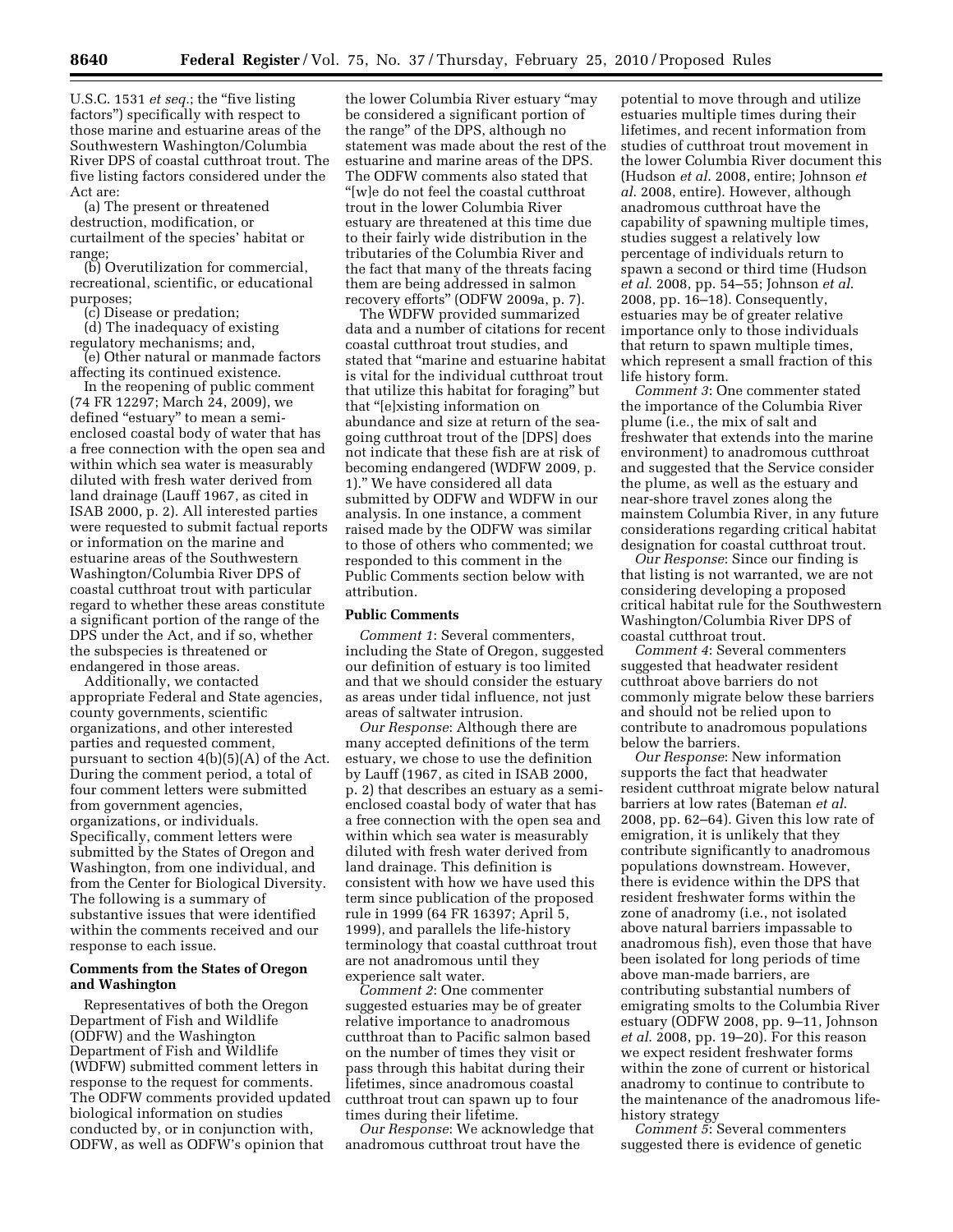distinctness between anadromous coastal cutthroat, freshwater migratory, and resident cutthroat trout, and that this distinctness provides support for the existence of an SPR within the Southwestern Washington/Columbia River DPS.

*Our Response*: The best available information suggests there is little genetic differentiation between anadromous and sympatric resident freshwater cutthroat trout. Ardren *et al*. (in press) found no genetic differences between sympatric anadromous and resident life forms within two tributaries of the lower Columbia River. They further found genetic differences were an order of magnitude higher between tributary samples than between life forms within a tributary. Their results are consistent with a population made up of multiple life histories that freely interbreed within each tributary producing anadromous, freshwater migratory and resident life forms. In contrast, there is information to suggest resident cutthroat trout isolated above natural barriers may be genetically distinct from cutthroat below natural barriers due in part to low rates of emigration over these barriers and the inability of anadromous and resident migratory cutthroat to reproduce with coastal cutthroat trout that exist above these barriers (Griswold 1997, pp. 167– 169; Bateman *et al*. 2008 pp. 62–64). We find that available information on genetic distinctness between life forms of coastal cutthroat trout does not support the existence of an SPR in the Southwestern Washington/Columbia River DPS, especially for the anadromous life form, which is not genetically distinct from resident forms below natural barriers.

*Comment 6*: One commenter suggested that resident cutthroat trout above barriers contribute little to anadromous and freshwater migratory forms below barriers and that the designation of DPSs and SPRs should consider this information.

*Our Response*: We agree that resident cutthroat trout above natural barriers likely contribute little to the maintenance of anadromous and freshwater migratory forms. We have considered this information in our current analysis.

*Comment 7*: One commenter stated that if the Service finds a marine and estuarine SPR that warrants listing as threatened or endangered, then the whole Southwestern Washington/ Columbia River DPS should be listed.

*Our Response*: Current Service policy per the DOI solicitor's M-Opinion on significant portion of the range allows for applying the protections of the Act

to an SPR that is a portion of a listable entity, whether that entity is a DPS, subspecies, or species. In any event, because the Service has determined that the subspecies is not threatened or endangered in the marine and estuarine areas of the DPS, the Service need not decide what the appropriate scope of a listing would be.

*Comment 8*: One commenter cited the definition of SPR from the Service's draft guidance and suggested, ''based on this criteria, marine and estuarine areas easily qualify as an SPR of the range of the Southwestern Washington/Columbia River coastal cutthroat trout because these areas are essential to the survival of sea-run coastal cutthroat trout.''

*Our Response*: Our draft guidance states that a portion of a species' range is significant if it is important to the conservation of the species because it contributes meaningfully to the representation, resiliency, or redundancy of the species. While we agree that marine and estuarine areas are important to the survival of sea-run (anadromous) coastal cutthroat trout, our analysis indicates that the species is not threatened or endangered in these areas and thus further consideration of an SPR is not warranted.

*Comment 9*: One commenter stated that the Service's withdrawal of the proposed rule failed to provide any evidence that sea-run cutthroat trout are abundant or widespread and that, in fact, most of the information the Service presented indicates continued cause for concern.

*Our Response*: Our five-factor analysis in the 2002 withdrawal found coastal cutthroat trout to be generally widespread and abundant throughout the DPS. While we acknowledged that the anadromous life form was likely reduced from historical levels, and perhaps was still declining in some areas, we presented new information and highlighted changes in regulations that changed our conclusion about the risk that the DPS may become endangered in the foreseeable future. The Service's withdrawal of the proposed rule did not require we demonstrate that sea-run (anadromous) cutthroat trout be widespread and abundant, only that they are not threatened or endangered, as these terms are defined in section 3 of the Act.

*Comment 10*: One commenter said that the reopening of the public comment (74 FR 12297; March 24, 2009) misrepresented the court's direction to the Service by suggesting that some portions of the withdrawal of the proposed rule were insulated from review.

*Our Response*: While we believe the Court's remand was based solely on our failure to adequately consider whether the marine and estuarine portions of the DPS constituted a ''significant portion of the range'' of the DPS, we agree that the withdrawal decision was remanded in full by the Court's ruling, and that data regarding impacts in areas of the DPS outside marine and estuarine areas are also relevant to the current finding. The reopening of the public comment (74 FR 12297; March 24, 2009) on the proposed rule specifically sought data on the five listing factors within the marine and estuarine areas, but did not limit submissions to these areas. We have received and considered comments on issues specific to the marine and estuarine as well as the DPS as a whole.

*Comment 11*: One commenter pointed out that the Service based its reversal of the proposed rule in part on the fact that resident cutthroat trout can occasionally produce anadromous offspring, but that this same information was available to NMFS when it conducted its status review and NMFS still concluded that listing was warranted.

*Our Response*: Information on the contribution of resident cutthroat trout to anadromy was not available to NMFS when completing its status review, although it was available prior to the proposal to list the ESU (now DPS). Our withdrawal of the proposed rule was based on multiple factors, including additional information that was not available to NMFS suggesting that resident cutthroat trout do produce anadromous offspring. New information in our current analysis further supports the fact that resident cutthroat trout below natural barriers are contributing to the anadromous life-history component of cutthroat trout in this DPS.

*Comment 12*: One commenter suggested that, if poor habitat conditions are suppressing anadromous cutthroat trout, then any anadromous progeny produced by resident cutthroat trout would face the same habitat limitations, thereby providing limited contribution to the conservation of the anadromous life-history form.

*Our Response*: We agree that the anadromous component of coastal cutthroat trout in the DPS is likely reduced from historical levels and that this reduction has likely been caused in part by habitat degradation. We also agree that any anadromous progeny produced by resident cutthroat trout would face the same habitat limitations. However, even with historical habitat degradation in the three estuaries within the DPS, our analysis indicates anadromous cutthroat trout are still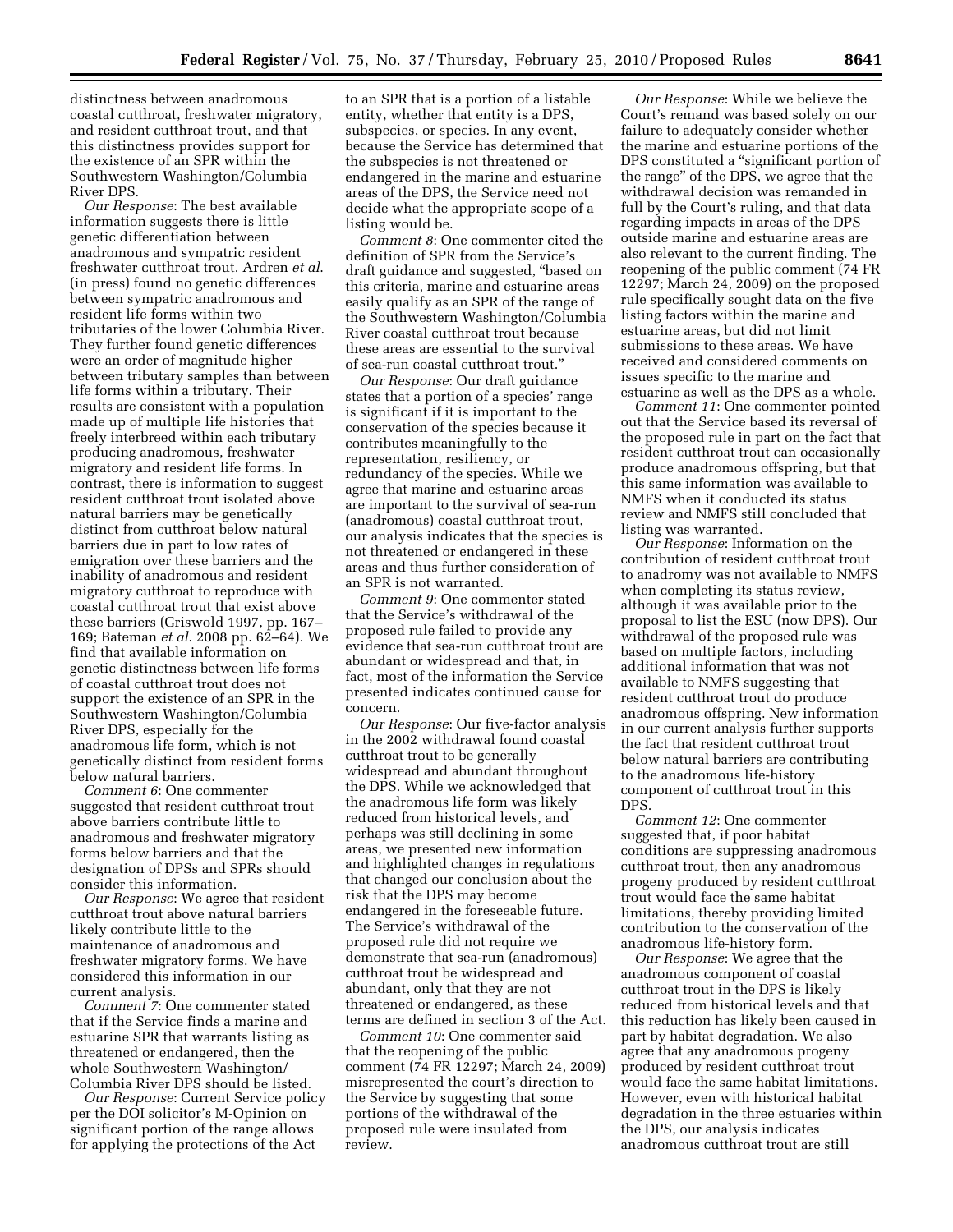present and are still returning to many tributaries within the DPS at rates that are generally comparable to return rates for healthy anadromous salmonid species, and that the nature of threats are such that the anadromous lifehistory form is not likely to become threatened or endangered in the foreseeable future.

*Comment 13*: One commenter suggested that forest management practices will continue to impact coastal cutthroat trout for decades to come through ongoing impacts from past activities.

*Our Response*: While it is true that some legacy effects of past logging practices will continue into the future, there is no information demonstrating anything more than a speculative link suggesting that these types of impacts pose a risk of extinction of coastal cutthroat trout throughout the DPS, or in the marine and estuarine areas of the DPS. In fact, in our 2002 withdrawal of the proposal to list, we concluded that management of forested landscapes is expected to improve in the future due to improvements in the requirements for private timber harvest regulations in Washington State, and information received during the recent comment period from the State of Washington describes improvements in migratory corridors and other watershed improvements under the Washington State Forest and Fish rules.

*Comment 14*: One commenter asserted that private lands forest management in proximity to the estuaries has a disproportional impact to anadromous coastal cutthroat trout as compared to upper tributary populations that may be more affected by Federal forest management.

*Our Response*: While it is true that there are more acres of privately managed forest lands in close proximity to the estuarine areas of the DPS, the commenter offers no information to show that forest management in these areas has had impacts to coastal cutthroat trout. Exposure to some of the negative aspects of these practices is described in the comment, but no response by coastal cutthroat trout is articulated.

*Comment 15*: One commenter provided an expansive list of potential threats or factors to a variety of coastal cutthroat trout life-history forms (e.g., "anadromous," "sea-run," "migratory"), many of which cite back to the 2002 withdrawal notice or documents used by the Service in support of the withdrawal notice, but without any new information cited in support of these as actual threats. The commenter failed to identify how coastal cutthroat trout that

may be exposed to some of these potential threats may respond, for example in terms of population declines, increases in extinction risk, reductions in reproductive capacity or output, or any other measure indicating that the exposed fish are responding to these factors such that they should be considered threats. The factors addressed in this manner include, but are not limited to:

- Urban and industrial sprawl
- Agriculture
- Grazing
- Mining
- •Cumulative effects, or a synergy of impacts ''greater than the sum of the parts''
- •The fish diseases *Ceratomyxa shasta*  and gas bubble disease
- Predation by other fishes, mammals, or birds
- •The inadequacy of Federal Forest management in Oregon and Washington to protect coastal cutthroat trout, because the Federal forests are too far away from the estuary and marine areas
- •The inadequacy of regulations covering urban, industrial, and agricultural ''sprawl'' in Oregon and Washington
- Oregon Forest Practices Act.

*Our Response*: In conducting a ''5 factor'' analysis in the listing process, we must consider all factors that the best available scientific and commercial information identifies as threats faced by the species in question. In considering what factors might constitute threats, we must look beyond the mere exposure of the species to the factor to determine whether the species responds to the factor in a way that causes actual impacts to the species. If there is exposure to a factor, but no response, or only a positive response, that factor is not a threat. If there is exposure and the species responds negatively, the factor may be a threat and we then attempt to determine how significant a threat it is. If the threat is significant, it may drive or contribute to the risk of extinction of the species such that the species warrants listing as threatened or endangered as those terms are defined by the Act. This does not necessarily require empirical proof of a threat. The combination of exposure and some corroborating evidence of how the species is likely impacted could suffice. The mere identification of factors that could impact a species negatively is not sufficient to compel a finding that listing is appropriate; we require evidence that these factors are operative threats that act on the species to the point that the species meets the

definition of threatened or endangered under the Act.

For the factors offered here, the commenter argues that they exist in places across the landscape and that coastal cutthroat trout in the Southwestern Washington/Columbia River DPS are exposed to these factors to varying degrees. However, the commenter has not provided evidence that coastal cutthroat trout in the DPS are responding to these factors in negative ways such that they constitute actual threats. In some cases, the commenter provides evidence that other, similar species are affected negatively by these factors, and we have considered these instances carefully. Where we lack species-specific studies, and the best available scientific and commercial information does not at least offer corroborating support, we cannot portray such a factor as a threat on the basis of mere exposure. To do so would obviate the need to consider the biology of the species at all.

In the case of coastal cutthroat trout and the factors listed in this issue above, most of these were raised and considered in the 2002 withdrawal of the proposed rule (67 FR 44934; July 5, 2002). We have reconsidered them here, looked for any new information among the best available scientific and commercial information received in response to our reopening of the comment period, and considered whether this new information, in conjunction with the data previously evaluated in our 2002 withdrawal notice (67 FR 44934; July 5, 2002) would lead us to a different conclusion now, even when applied just to the marine and estuarine areas of the DPS. In doing so we find that these factors do not constitute significant threats because, while coastal cutthroat trout may be exposed to them, and in some cases may suffer some degree of harm, there is insufficient evidence to suggest that the species responds in ways that would contribute to a finding of threatened or endangered status in marine and estuarine areas within the DPS or the DPS as a whole.

*Comment 16*: One commenter stated that the State of Washington's Forest and Fish rules should not have been considered ''adequate regulatory mechanisms'' for coastal cutthroat trout in our 2002 withdrawal because these rules governing private land timber harvest do not: (a) adequately address the anadromous life history of coastal cutthroat trout; (b) encompass enough of the anadromous form to offer any protection to it; and (c) were speculative at the time we made the original withdrawal finding.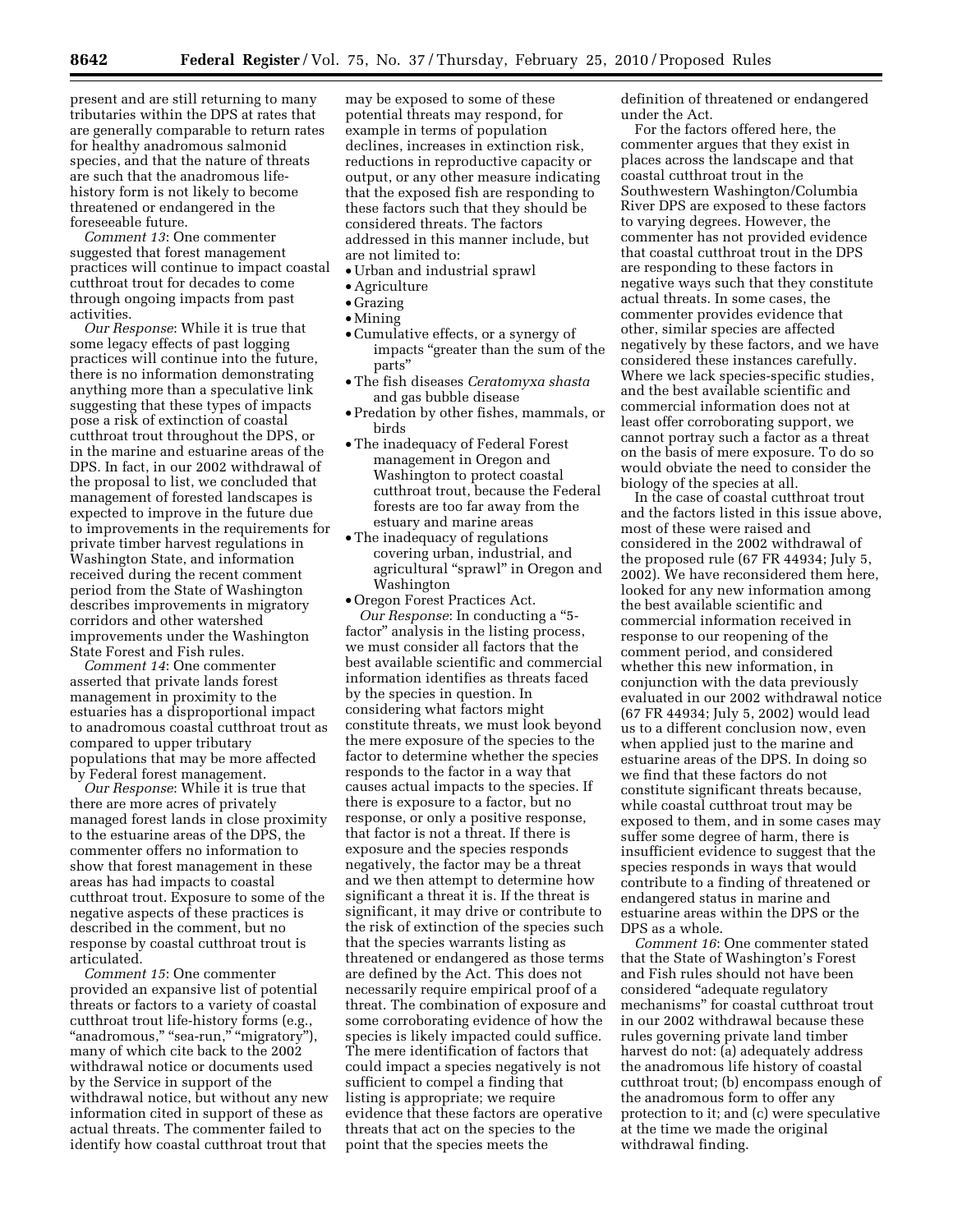*Our Response*: At the time of our 2002 withdrawal notice, the finding being reached was on the DPS as a whole, and did not single out life-history forms. We have reconsidered that finding here in light of the best available scientific and commercial information, including any new information received in response to the reopening of the comment period even when applied just to the marine and estuarine areas of the DPS. In all of these analyses, we have considered the impact of the State of Washington's Forest and Fish rules to the full extent, as is appropriate, regardless of lifehistory form. We acknowledged at the time of the 2002 withdrawal that the rules were relatively new, but we recognized, and still recognize, that they were consistent with improving fish habitat conditions on forested lands over time. The State of Washington's comments articulated significant improvements in fish habitat as a result of the rules supporting the removal of culverts and other barriers to fish migration; we note that no new information was received to suggest these rules have not improved conditions.

*Comment 17*: One commenter stated that coastal cutthroat trout are more susceptible now to stochastic disturbances and catastrophic natural events because in historical times they were more widespread and thus prior populations would have more resilience to these impacts.

*Our Response*: At the time of the 2002 withdrawal notice, we found no major gaps in the range or local extirpations within the DPS, and the best available scientific and commercial information, including any new information received in response to the reopening of the comment period, even when applied just to the marine and estuarine areas of the DPS, reaffirms this finding. As a result, stochastic disturbances and catastrophic natural events should constitute no more of a threat to coastal cutthroat trout now than in historical times.

*Comment 18* : One commenter cited a number of sources of water pollution, including industrial and sewage effluents, pesticides, fertilizers, mining wastes, metals and others, that coastal cutthroat trout are exposed to in lower rivers and estuaries, using data generally gathered prior to the 2002 withdrawal notice. This commenter then stated that the cumulative effects of pollution are especially dangerous to sea-run cutthroat trout as they spend a great deal of their lives in these areas.

*Our Response*: As with other issues raised in the comments received, most of these were raised and considered in the 2002 withdrawal of the proposed rule. We have reconsidered them here, looked for any new information among the best available scientific and commercial information, including information received in response to our reopening of the comment period, and considered whether this information would lead us to a different conclusion now, even when applied just to the marine and estuarine areas of the DPS. In doing so we find that these factors do not constitute significant threats because, while coastal cutthroat trout may be exposed to them, there is insufficient evidence to suggest that the species responds in ways that would support a finding of threatened or endangered status in the marine and estuarine areas within the DPS or the DPS as a whole.

*Comment 19*: One commenter requested that we consider the impacts of climate change on coastal cutthroat trout in the Southwest Washington/ Columbia River DPS in both marine and freshwater habitats, but did not provide any new information since the 2002 withdrawal notice regarding climate change impacts.

*Our Response*: The 2002 withdrawal of the proposed rule (67 FR 44934; July 5, 2002) addressed climate change, and we have extensively reconsidered this issue in this finding (see "Climate Change'' discussion, above, under Factor E) in light of the best available scientific and commercial information. We have also considered whether any new information, when considered in conjunction with the data considered in the 2002 withdrawal notice, would lead us to a different conclusion now, even when applied just to the marine and estuarine areas of the DPS. As detailed in our threats analysis under Factor E, in doing so we find that current climate change risk does not constitute a significant threat to coastal cutthroat trout.

*Comment 20*: One commenter noted that sea-run cutthroat trout make extensive use of estuarine habitat and have likely been negatively impacted by current and historical habitat degradation and loss.

*Our Response*: We acknowledge that estuaries of Willapa Bay, Grays Harbor, and the Columbia River have been significantly modified from historical condition, and that these habitats are often occupied by the anadromous cutthroat trout life-history form. While we acknowledge that degradation and habitat loss in estuaries has likely had some level of impact on anadromous cutthroat trout, there is no information available directly correlating the loss and degradation of habitat to a

significant population decline. For example, the commenter cited new information on habitat degradation and loss of shallow-water habitats in the Columbia River estuary and resulting impacts to detritus- based food webs that support Pacific salmon (Bottom *et al*. 2006, p. 524), thereby suggesting that these same impacts are affecting anadromous cutthroat trout. Despite the documentation of these changes in the food web of the Columbia River estuary, the authors did not provide empirical evidence of a linkage between the loss of a detritus-based food web and the status of Pacific salmon in the Columbia Basin, much less any link to anadromous coastal cutthroat trout.

*Comment 21*: One commenter described various impacts of dams and barriers on anadromous cutthroat trout ranging from complete blockage to habitat, loss of access to spawning areas, passage mortality and injury through entrainment at dams, gas supersaturation below dams, and inadequate or poor passage at culverts.

*Our Response*: Much of the information that comprised this comment was derived from the withdrawal of the proposed rule (67 FR 44934; July 5, 2002), or from Moynan (2002, entire), which is an internal Service document associated with our administrative record of the withdrawal of the proposed rule. Although we previously considered this information in support of our withdrawal of the proposed rule, we have reconsidered this information in light of our analysis on anadromous cutthroat trout. Although we acknowledge that dams and barriers have likely contributed to a decline in anadromous cutthroat, there is evidence that anadromous cutthroat continue to persist throughout the DPS, except for above barriers, and there is no evidence that the loss of this life-history form is likely in the foreseeable future.

In addition, there have been a number of passage improvements in recent years that have restored significant amounts of habitat for anadromous coastal cutthroat trout. For example, in 2007, Marmot dam was removed on the Sandy River, thereby removing a potential passage impediment and possible source of entrainment mortality that had been in place for 90 years, and the Little Sandy River Dam is also scheduled for removal in the near future. In addition, comments submitted by the State of Washington noted that new Forest and Fish Rules have provided benefits to cutthroat trout by removing hundreds of barriers on commercial forest lands, doubling the available cutthroat habitat with unobstructed access.